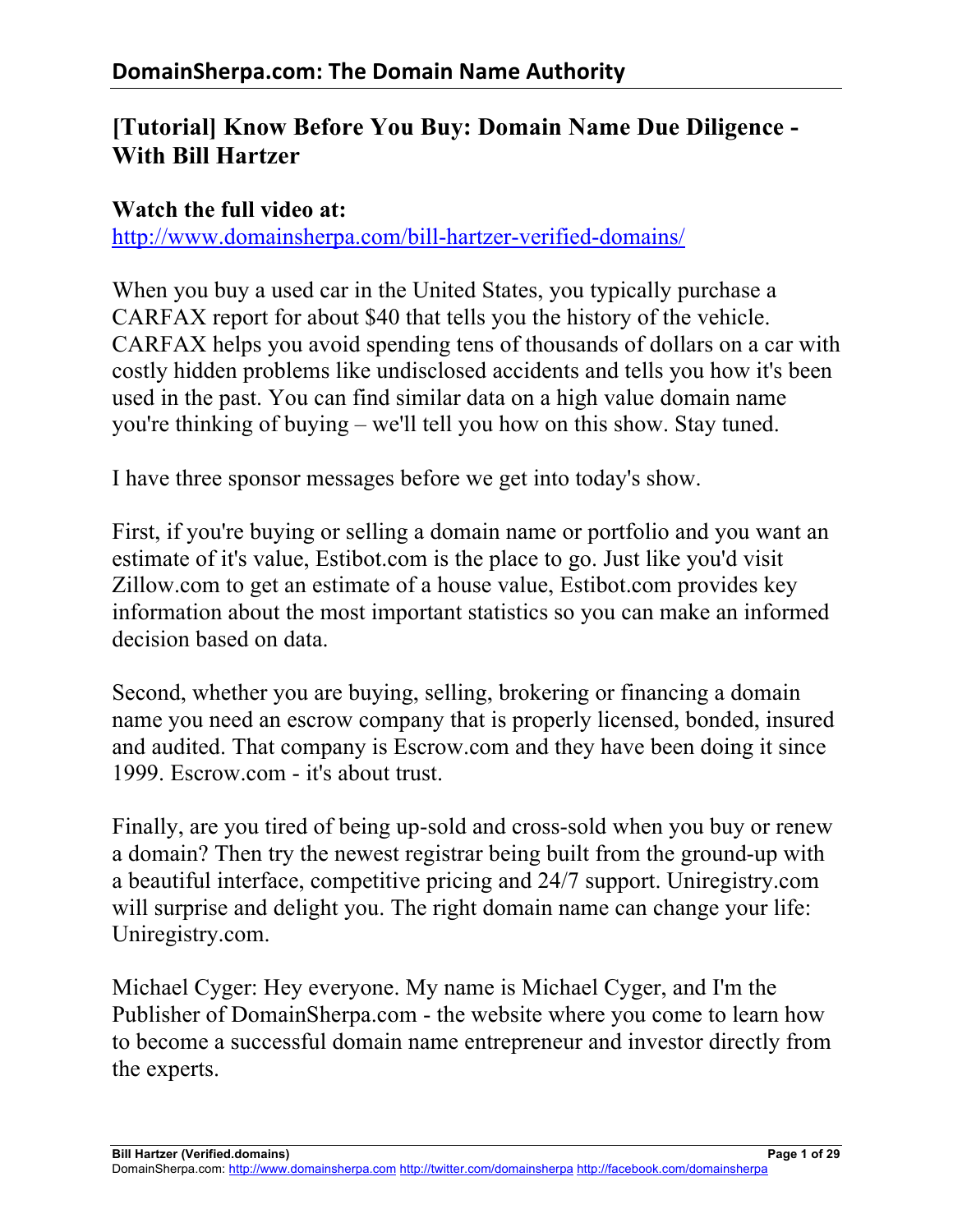When you buy a used car in the United States, you typically purchased a CARFAX report for about 40 dollars that tells you the history of the vehicle. CARFAX helps you avoid spending thousands or even tens of thousands of dollars on a used car that has costly hidden problems, like undisclosed accidents, and tells you how that car has been used in the past. You can do the exact same thing with domain names.

You can now buy a report that tells you the history of a domain name and helps you spot issues that could reduce the value of that domain name. But this show is not about product placement for a vendor. Instead, we are bringing on the Founder of that service, who will walk us through exactly what he does to check the history of a domain name and we are going to show you on-screen how he does it. I would like to welcome to the show Bill Hartzer, Creator of the service called Verified Domains at Verified.Domains. Welcome, Bill.

Bill Hartzer: Thanks, great to be here.

Michael: Bill, in addition to being the creator of Verified Domains, you have a background in search engine optimization. Can you tell us a little bit about that background?

Bill: Sure. Just to go through, I mean back in the mid-'90s, '95 and '96, I was actually coding and creating my own sites and doing some affiliate sites as well. I mean I had a daytime job as a Webmaster at a telecom software company, and so that used my sort of web expertise to basically create sites and get them ranked. I mean back then, it was Alta Vista and Excite were the ones driving traffic, and so basically creating content and messing around with pages and titles and the keyword density of pages to get those ranked.

There was also some promotion about going to other message boards to drive traffic over to whatever pages you wanted on your site. So, I have been doing that for a while. I was in-house at a company for several years. Then kind of moved out into the agency world and providing SEO services. And more on the technical side of things, driving traffic, but also fixing sites and dealing with server issues and so forth.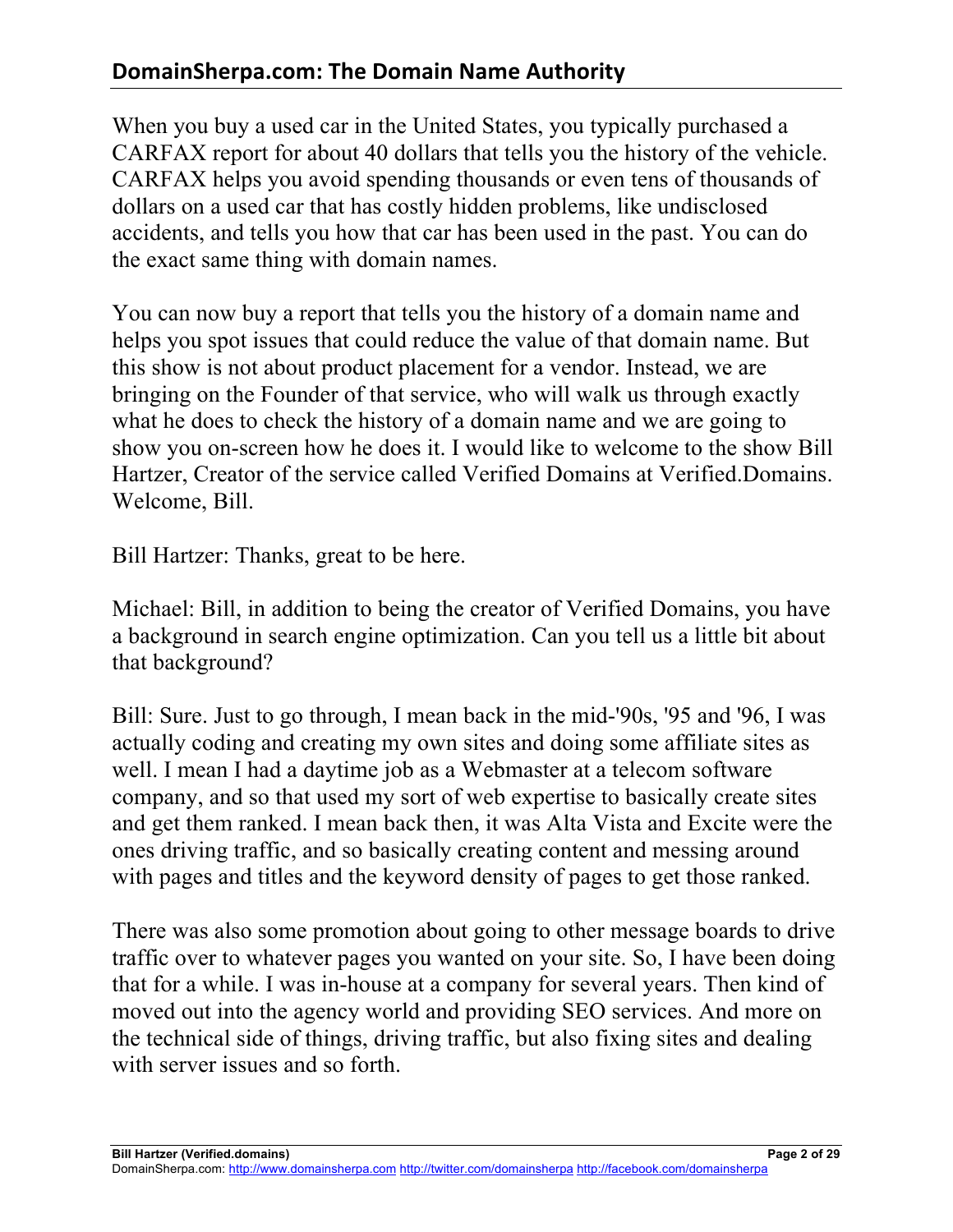Michael: Yeah. I have been in the SEO industry since probably about 1998 or so, and I did not first know you through the SEO industry. I first discovered you and met you through the domain name industry. Are you a domain name investor as well as being an SEO expert?

Bill: I am. I mean I am kind of unique. So, I actually sold my first domain probably, I believe, around 1998. I had owned it two years. I had kind of developed the site. It was HotResume.com. Back then, we had HotJobs.com. It was a place you go to get job listings and search for jobs, but I had HotResume.com, ResumeDatabase and so forth, and then I ended up selling that. That kind of gave me the domain bug.

Then I have actually, for years, been really buying domains for SEO value. So, it kind of started where I would take a domain and dig into and find domains that had traffic already, so I did not really care about the name per se, but then over the years, say, past five or ten years or so, I have been looking for more better, solid investments in domains, which are more keyword rich and more looking at the domain because it is a good domain, not necessarily because of the SEO value.

So, over the years, I would basically find domains that had one hundred thousand backlinks and had traffic, and basically just buying the name. You could develop it and throw a blog on it or so forth. So, I have always been more of a domain investor, buyer to develop, not just to buy a name and park it. I do have names that are still parked with those different overall values. Essentially, at some point, I would like to develop it and all those grand ideas, but in fact, I probably own more domains that are actually developed and have content on them than I do that are parked.

Michael: Wow. How many domains in total do you have?

Bill: I would say it has gone back and forth. I mean I have owned as many as eight hundred and gone down to as few as one hundred or so, so it has varied back and forth.

Michael: Yeah. All right. So, let me start this conversation, Bill, by asking you this. Why is it necessary to verify a domain name prior to purchase?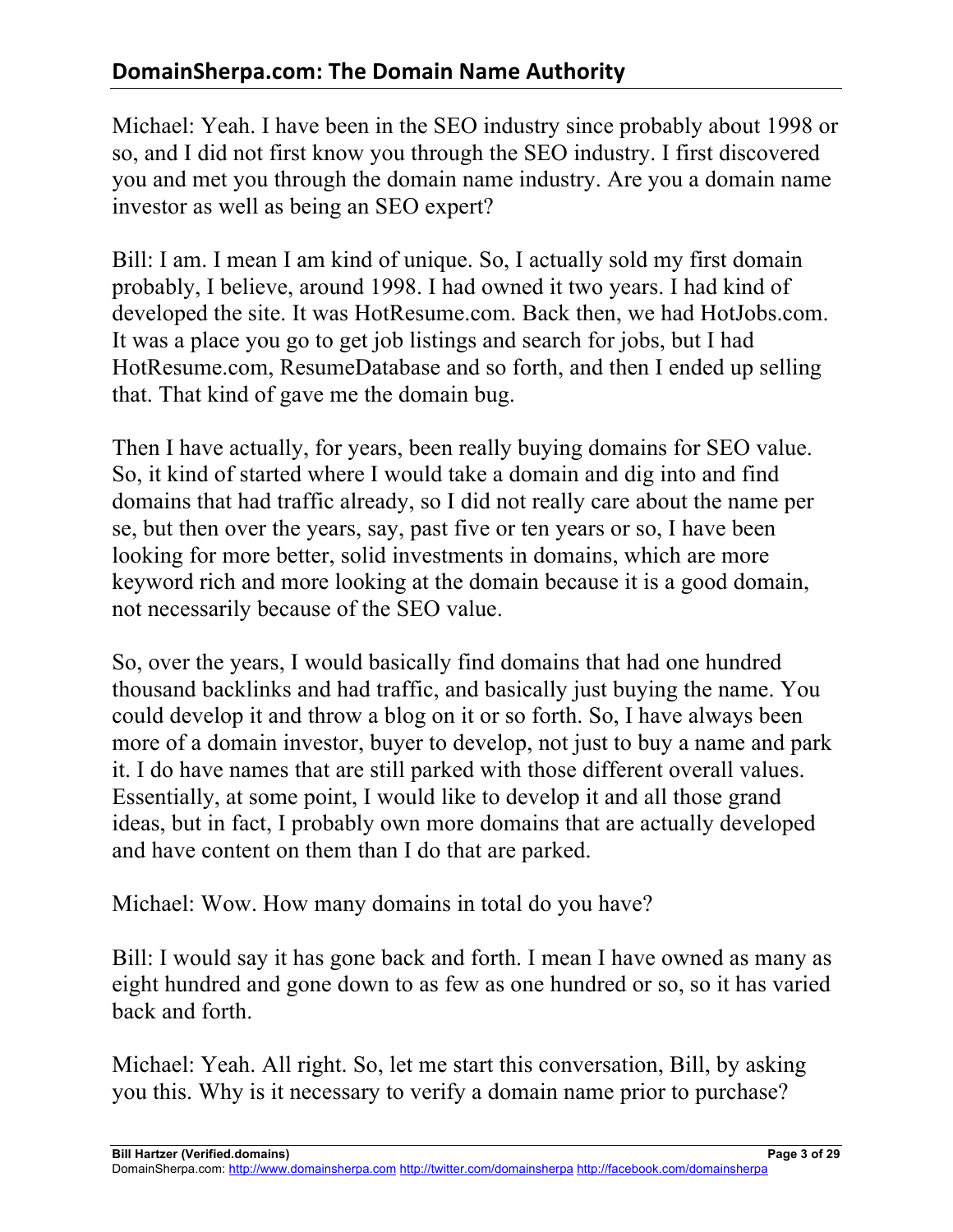Bill: I want to start off. There is really two reasons here. You have a domain name that if you were just with your plans and you were going to basically use it as an investment and it is a good name and you do not have any reason to develop it, then, in that case, you probably do not need to do any due diligence on the name, except for the fact that you would want to verify that it is not a stolen domain.

So, if you are going to actually develop it, use it as a brand, use that as a real site, even it is just to kind of put a blog on it, you are going to put recipes and get social traffic to it, fine, but you basically really need to do some due diligence and check out what is going on with the domain before purchasing it, only because I have seen some really nasty things happen to people who have bought domains, thrown up a site, and immediately it is banned in Google or it might have a lot of traffic, but a lot of bought traffic.

There are a lot of things you can kind of spot at this point and fairly easy with all the tools out there.

Michael: Yeah. Okay, that makes sense. So, if I am going to buy a high-value domain name and I am going to develop it, I want to make sure that if the owner is promoting it, let's say, on on a marketplace - I will not name any marketplaces and saying it is getting five thousand visitors per day, you want to make sure that that is real traffic, and you are going to tell us on this show how to do that.

Bill: Yeah.

Michael: You also want to make sure that it does not have any search engine penalties, that it is not being blocked by Google or Bing, or others like that. And that it could have been used in the past and somebody, either the owner or a competitor, might have like created a link spam campaign and there could be a bunch of bad links, or there could be a bunch of useless links, like if I own a domain name, Widget.com, and I want to sell Widgets, but somebody was using it for bicycles, it is going to have a bunch of links coming in that do not match what I want to do with it, and I need to know and evaluate whether it is going to be an issue or not.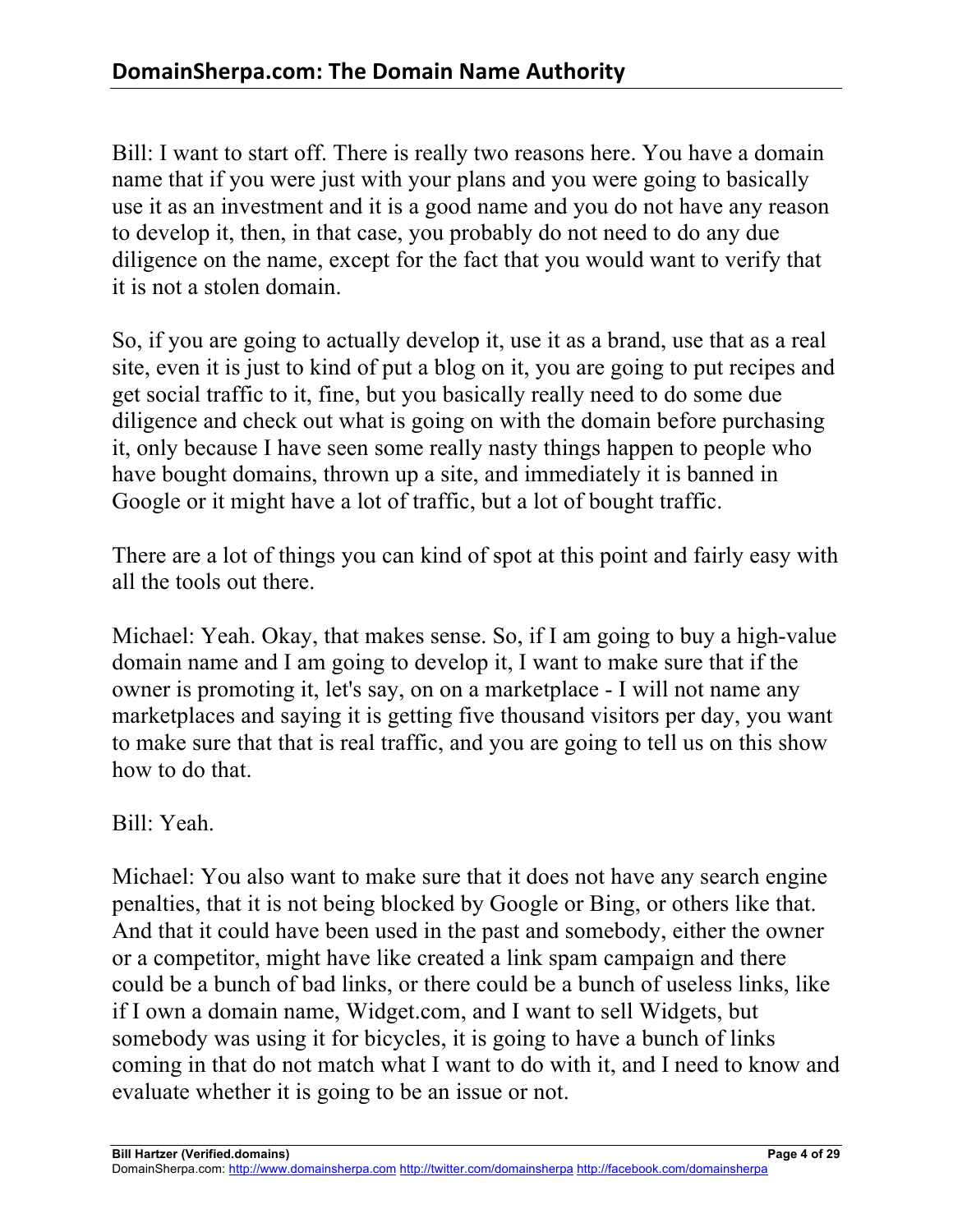#### Bill: Yeah.

Michael: So, those kinds of things are the due diligence that we are going to talk about today. But more importantly, whether it is development or investment, in your first scenario, you want to know if it is stolen or not, and it seems like every week there is another report of a domain being stolen, and I just cannot understand how these domains get stolen. And I every time I hear about one, I try and dig in and, if I know the domain owner, I try and reach out to them and ask them how it got stolen.

And sometimes they say it is email. Sometimes they say that their records at the registrar were tampered with and the registrar did not do enough due diligence on somebody that requested a change to the domain name. There is a host of reasons, but you can look at the domain name that may be purchased from somebody that you do not know and trust and there are some telltale signs to determine if it has been stolen.

#### Bill: Yes

Michael: Okay, awesome. So, clearly a stolen domain name. Is that the most important one, because you cannot undo a stolen domain name? Like if I buy a stolen domain name and then somebody wants it back, I lose my money and I lose the domain name, in some cases, right?

Bill: Yes, in fact. So, that is probably one of the areas. I mean it is kind of an evolving space because basically what I have found is that there are guys who steal or people who steal domains who are really sloppy, and so they will basically steal the name and put it in their name. And so, as a current owner, it would be obvious who now owns it and rather than doing some kind of a privacy on the WhoIS.

But what will happen more frequently is the person stealing the name will make a record of who owned it before and basically go into the registrar and make it look like that the domain has the same ownership as it was previously to kind of hide their tracks.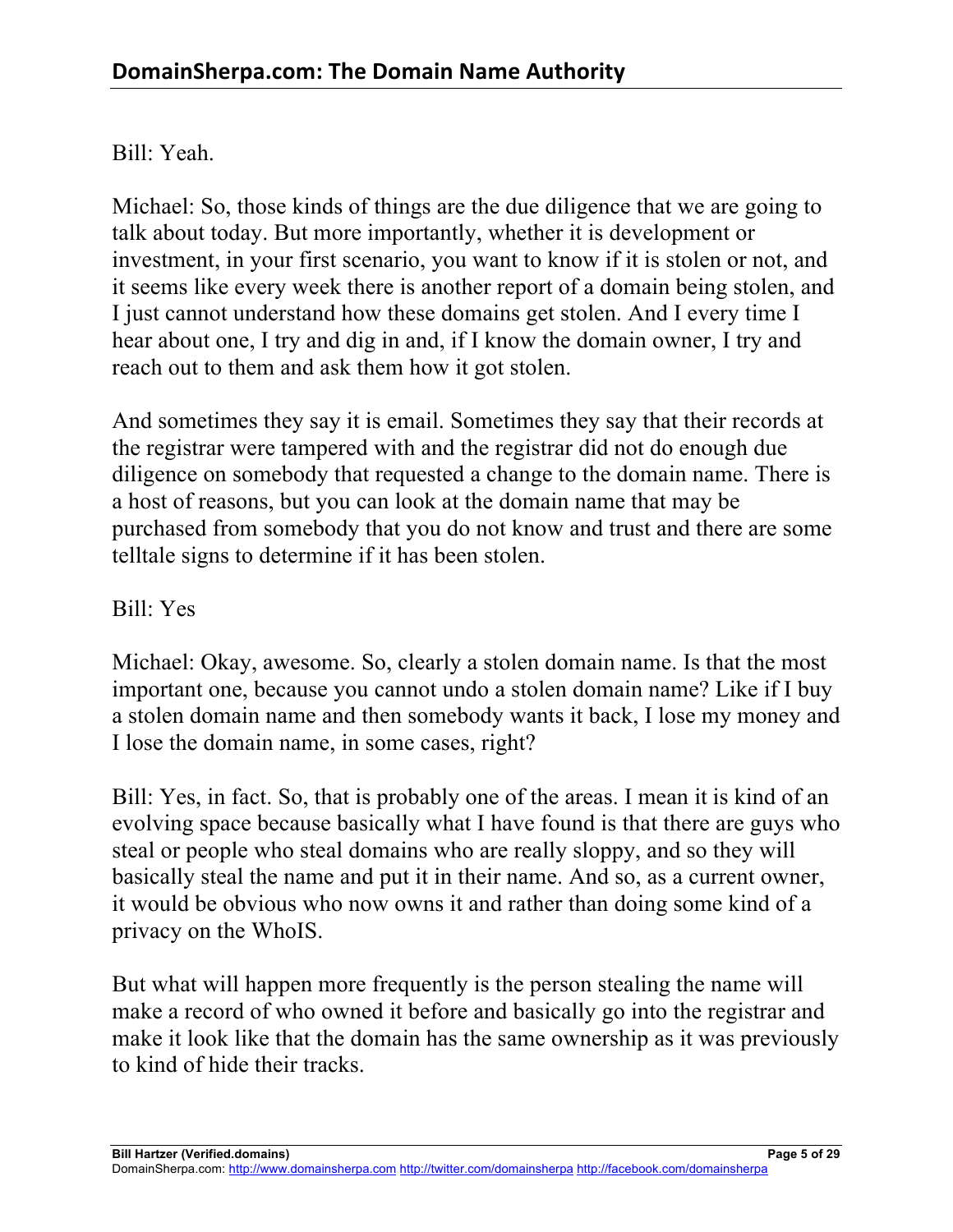Michael: Yeah.

Bill: And so, the WhoIS record really did not change. However, there are some signs I have noticed in looking at certain stolen domains. There is an EPP Code status from ICANN that will show up in the WhoIS, and so you would want to then sort of investigate to see if a transfer had occurred.

Michael: Great. All right, and we will get into all those individual steps when we get into the how-to tutorial. Let me ask you this. You cannot fix a stolen domain name, but can you fix a search engine penalty, link spam, or an email blacklist? Are those things that can be overcome?

Bill: Yes, all of those things are fixable. The only things that are probably not fixable per se would be two things. Trademark issue and, in this, you definitely would want to a trademark search. Make sure no one has a trademark on that word. Then also you would want to look at the UDRP history to see if there is any UDRP history on that. So, there are certain names out there that you see several times over and over again. Have had UDRPs on them, even though the current owner may have dodged those and won every time.

If you buy a name that has a history of several different other companies filing UDRPs over and over and over again, you are probably...

Michael: You are setting yourself.

Bill: Yes, exactly.

Michael: So, yeah, good to know. So, we will run through those two as well. I know this is a relatively new service. How often do you find a domain name that has issues and what kinds of issues have you found?

Bill: Well, basically I did fairly recently a portfolio review of six hundred names. Domain investor, and he just basically wanted to just check out them. So, when a buyer comes and says they were not sure about buying the name, he could then throw out there hey, well, the domain has been verified. It is clean. It does not have any history issues. It does not have any link problems.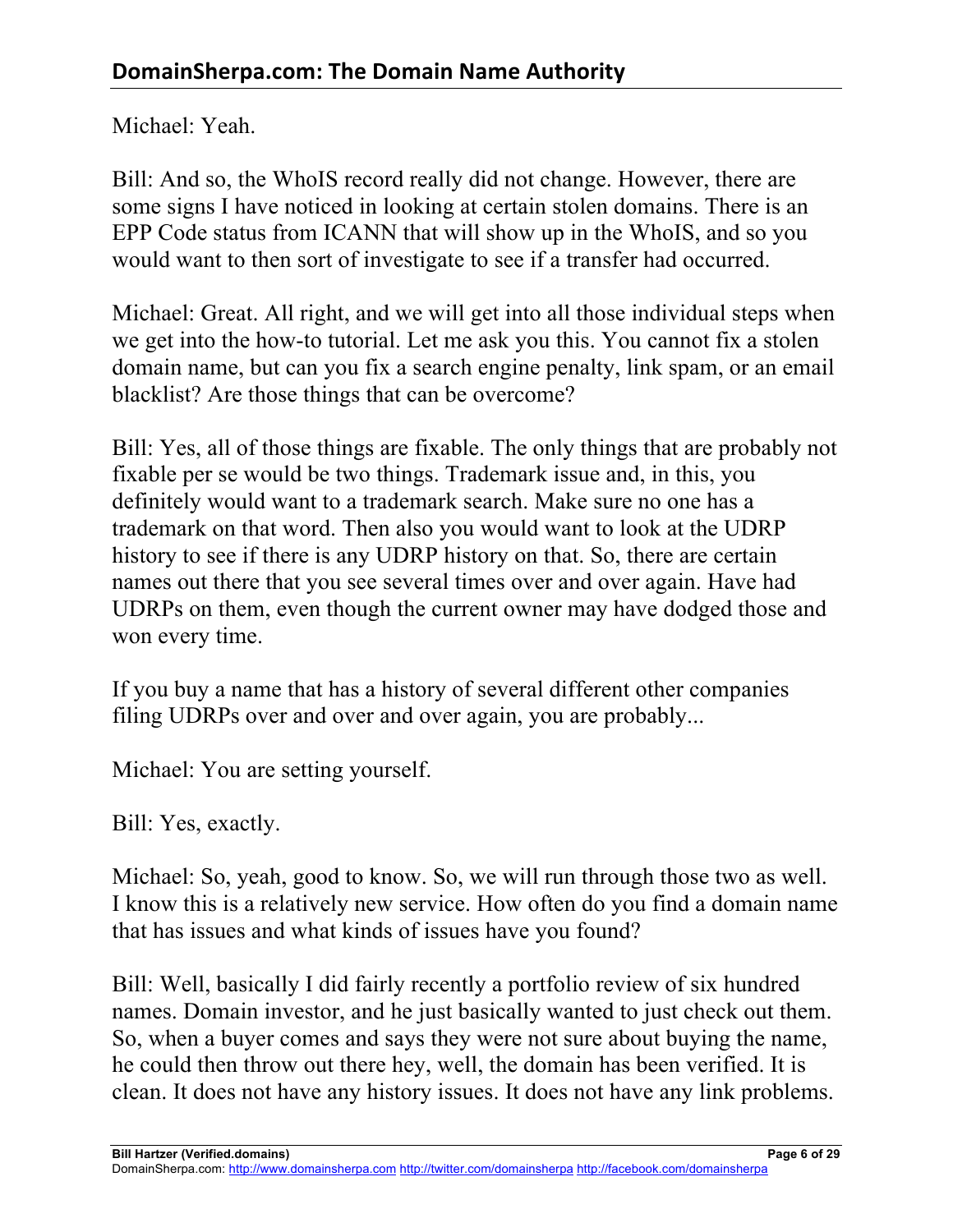It does not have any kind of problems at all, so you can have some peace of mind there.

So, out of those six hundred domains, there were actually about 25 to 29 or so that I would not verify, that actually had problems. So, it just so happens to be that his particular portfolio. I also recently pulled all of the current auctions on GoDaddy, on SnapNames, and NameJet.

Michael: Oh, that is interesting. What did you find?

Bill: I went through the process for every single, so it was two to three thousand names that were up for sale at that time. And just remembering on the top of my head, about 11 to 13 percent of those were on SnapNames and NameJet; basically had former sites on them and they had really bad link spam problems. And so, you would want to actually clean up those links that were basically spammer's domains, spammer links.

Michael: Yeah. But if I understand what you were talking about earlier, that if I was just going to buy that domain for investment, I would not necessarily be as concerned about the link spam. And why is that?

Bill: Yeah, basically you are not going to develop it. Theoretically, if you go park the name, there could be actually some traffic there, whether it is bought traffic or whatever. So, there could be traffic to it from a previous spammer sending traffic that you are not sending and you could benefit from having it parked in that case, but you are not going to be developing it. You are not going to want it to rank in the search engines.

Michael: Right.

Bill: You are probably not going to use it to send out email campaigns and you are probably not going to use it on social or anything like that. You are not going to really use it. You are just basically going to have the name and park it, and wait for another buyer. And whether that buyer comes in three months, six months, or ten years from now, that is a plan. So, you do not really have to worry about going through and checking out the domain.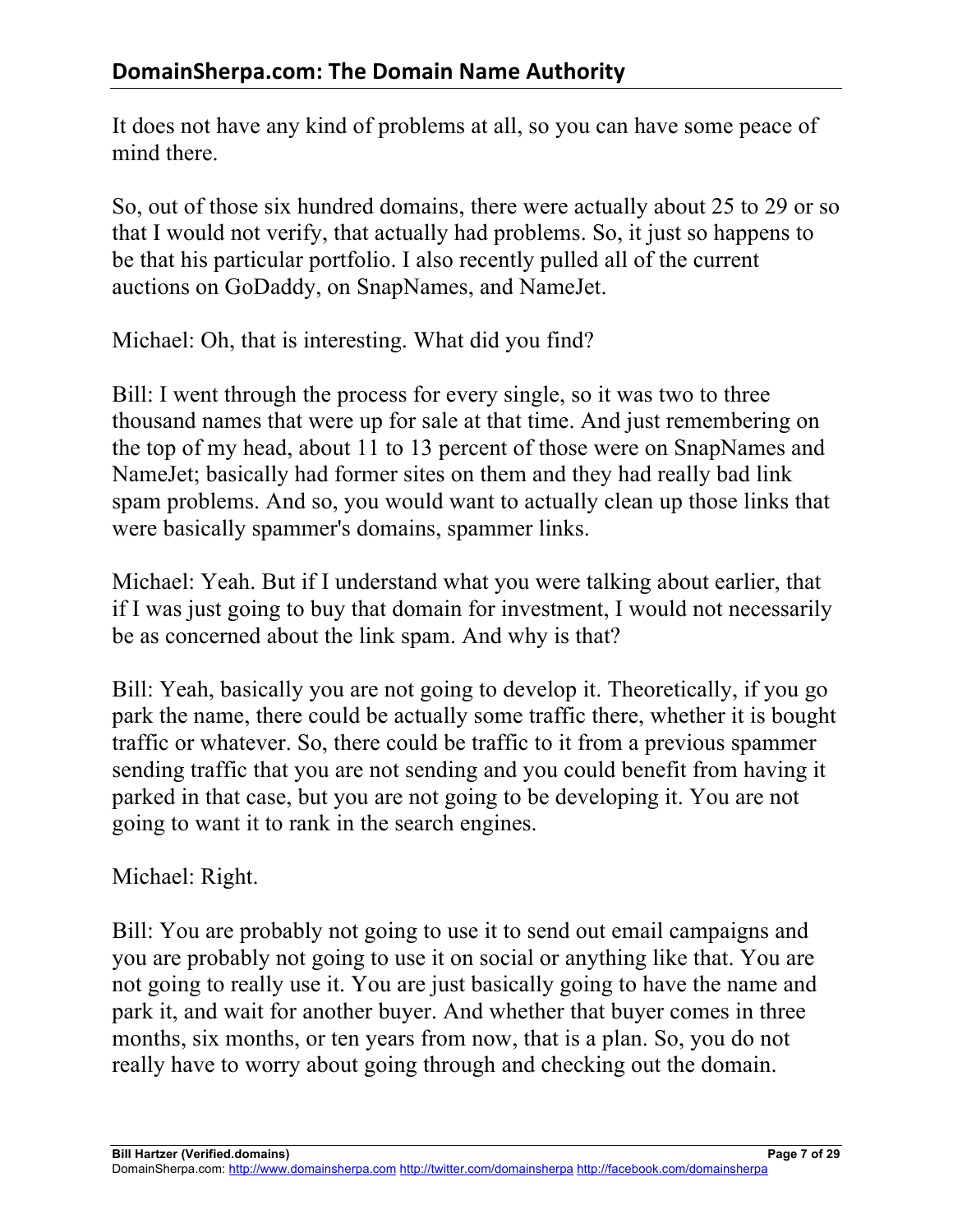Michael: I understand. And would something like a domain having link spam or having a search engine penalty or being on email blacklist - would that fall off after a certain amount of time? Would those penalties go away if I buy the domain and park it for, say, a year?

Bill: No, they really actually never, ever go away and it turns out that that can be a good thing. It can be a bad thing. Like links, for example. It was a domain that was originally a live site 15 years ago and it had links back then. Those links, if those still exist, maybe it expired and nobody registered it for ten years, but then you actually grab it. If it had some good links to it and you basically turn it on and started using it, those links are still there, so you are going to actually benefit from that.

The same thing with the opposite. If it has some bad links from previously, like I said, it could be good or bad depending on the situation.

Michael: I understand. And so, it sounds like you did the analysis for an investor that had six hundred names. You ran this analysis on two to three thousand names on SnapNames and NameJet and GoDaddy, and it seems like this would be an automated process of yours. You dump in a bunch of names and it spits out a report. Is it an automated process or is it a manual process?

Bill: So, it is kind of two whole things. I mean yeah, you can take the names and you can put them in different tools using APIs and pulling the data, but you do have to kind of look at the data and make a decision. So, the easy part is pulling the data, finding where to look and to pull the data, but again, you kind of need some experience in saying okay, is this a good link or a bad link. In email blacklists, the domain is either on the email blacklist or not. It is fairly simple. That is a no-brainer. Same thing with the trademark. They are easy. They are a live trademark or one in the past that is now dead or something.

Michael: Yeah.

Bill: So, when you are looking at a stolen domain, you are looking at the WhoIS. You can certainly look and Domain Tools will look at changes and show you changes, and you kind of need to look at it and make sure and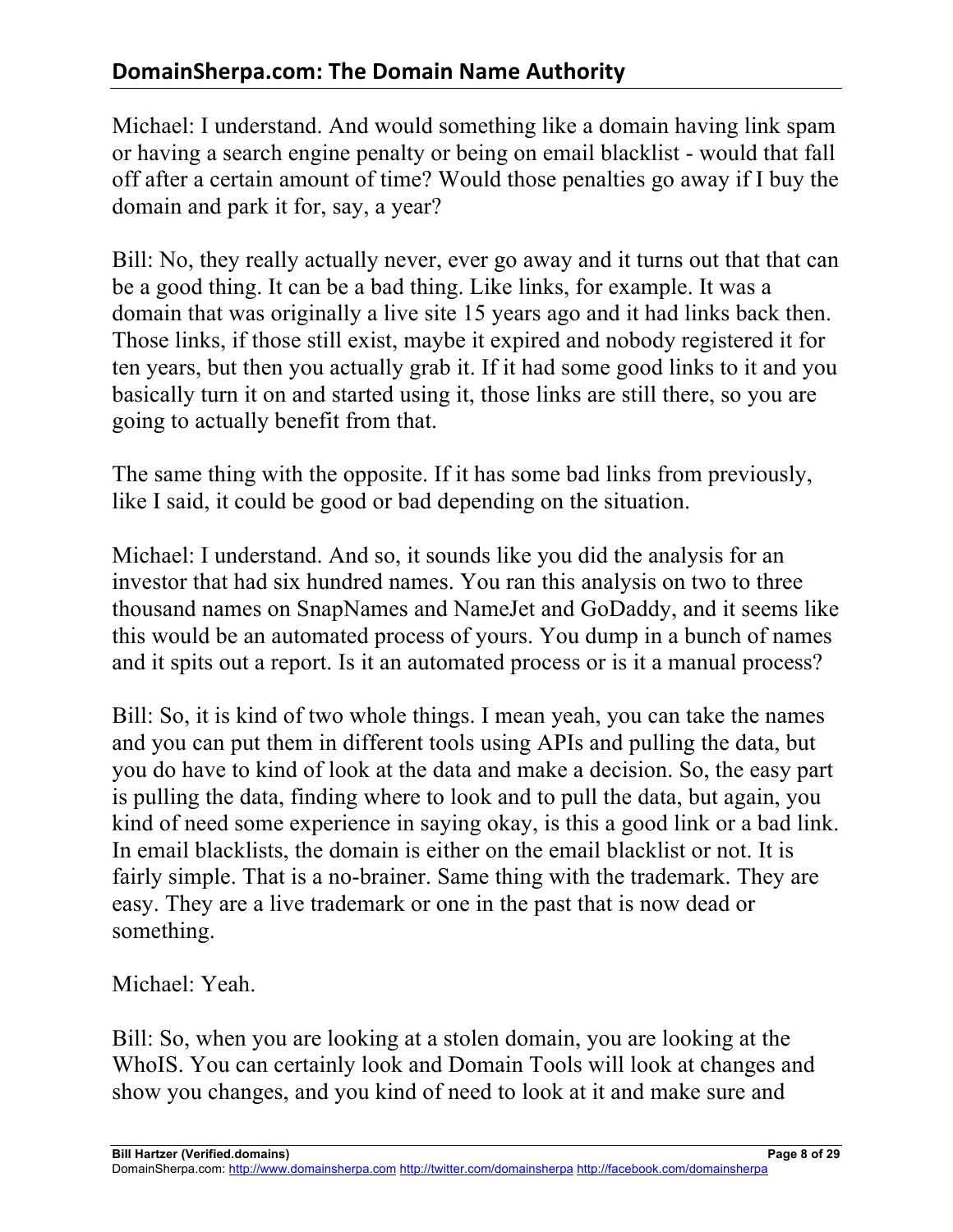determine. And there, it is to verify. Picking up the phone and getting a hold of the current owner or the previous owner to see what is going on to see if it is stolen or not is obviously a manual process. Emailing, picking up the phone, and calling.

Michael: Yeah. So, if I was buying a domain that was ten thousand dollars and I paid you to go through this process, how long might it take you to run through a full report on a domain name that is clean, but maybe has some signs that you need to investigate? How long could it take you to run that report?

Bill: Yeah, typically several hours to go through the data, and as we in a few minutes will go through kind of the process, the process is to kind of start on the high level side and look for certain signs. And then, if, for example, you spot that it might have social media traffic, you start looking and investigating a rabbit hole on social media, or sometimes you start off the high level and then you start digging in, in there.

And like I said, in some cases, it is very easy. It is done. It has been a parked domain. It has been parked. It has no links. It has not archive history. The WhoIS record has never changed in ten years and everything looks fine.

Michael: Yeah. So, we will get into each of the systems as we go through, but if you were to just list the different software applications or websites that you use, can you run through them just at a high level?

Bill: Yeah, at a high level. So, the first thing we would do, not necessarily all in this order, but we would look at, for example, Majestic.com. Majestic provides link data and they update every hour, and so you have really good, fresh link data. AHREFs. Another link data. Moz's open site explorer also. SEMRush. There is a series of tools. SEMRush. SpyFu. SimilarWeb. Those types of tools will basically show you traffic and maybe where the traffic is coming from, but SEMRush and SpyFu primarily focus on whether or not it is organic traffic or whether it is paid AdWords traffic.

Michael: Yeah. All right, that is a lot of tools.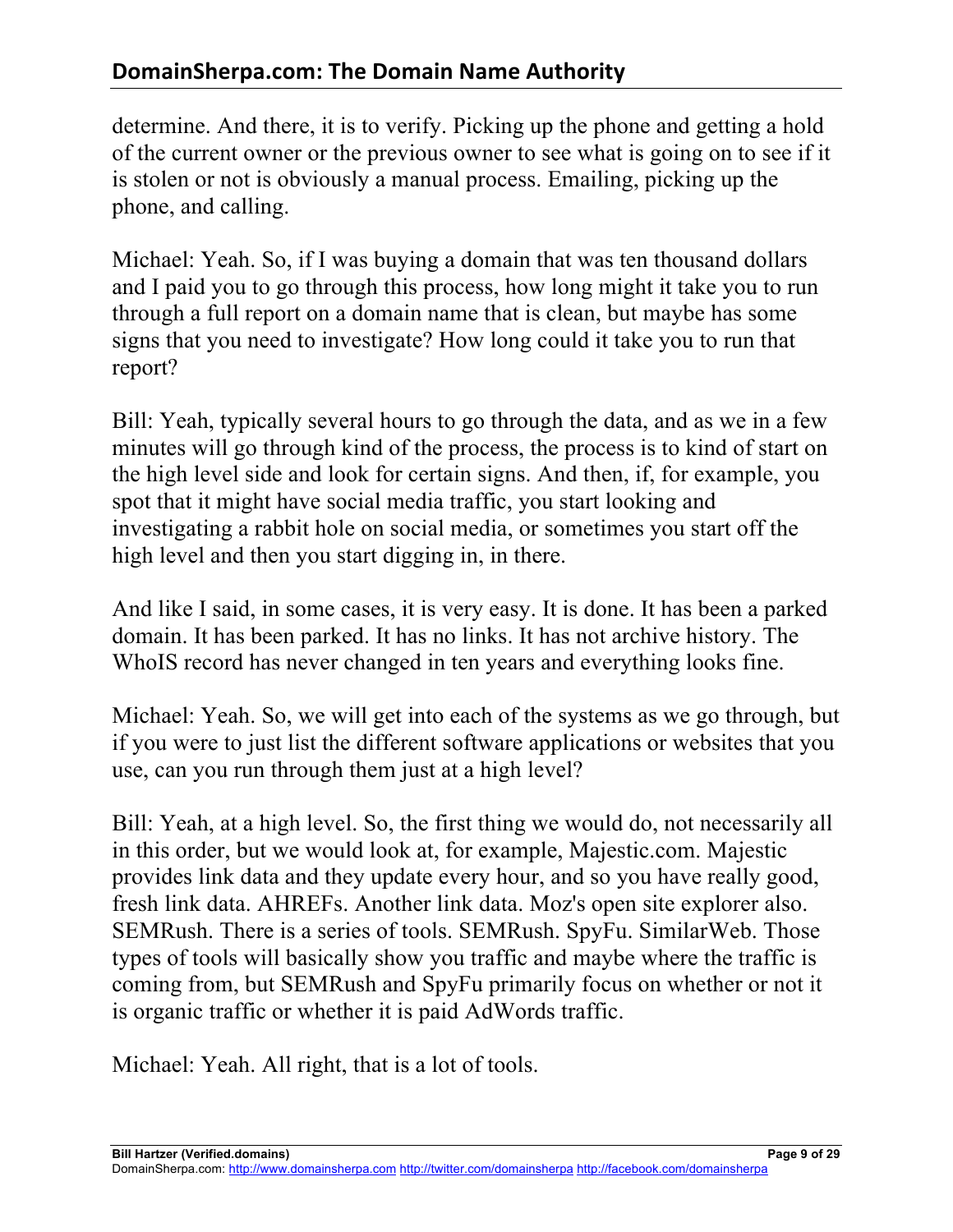Bill: Then we have Domain Tools. NameBio. I mean FormerPricing. Archive.org. Blacklist. Trademark search. I mean it goes on and on.

Michael: All right, I am trying to write down as many as I could. I think I got them. So, clearly I am looking at this list and many of which are SEO, SEM, online marketing-related tools, and I have heard of them. The audience probably has not heard of them, but you are familiar with them because you have had ten plus years of experience, building websites and getting them ranked, and then analyzing them. So, this is going to be not a tutorial on each of those tools. We are just going to pop in. You are going to show us the areas of that tool, because a lot of these tools are pretty broad that you use for analysis and doing the due diligence on domain names.

Bill, if you were total up your monthly credit card bill for all of these services that are paid for services, what would that run me per month?

Bill: Probably looking at about two or three thousand dollars per month for everything.

Michael: Wow. All right. So, at this point of the interview, Bill, we are going to share your screen, so I get to see what you are doing, and then the audience gets to see what you are doing as well. And as I ask you questions, and we are going to run through a few examples to determine if a domain name is stolen, has search engine penalty, has link spam, backlist, trademarks, and all that sort of stuff. All right, so let's flip that over.

Bill: Okay.

Michael: I see myself on screen. We need to move that off. All right. So, the first thing we will do is let's take a look at a stolen domain name, Bill.

Bill: Yeah, so this one I have. It was around the forums and so forth. The message boards out there. People were saying hey, we know this one is stolen. So, this one, this guy was pretty sloppy, but I am going to go through WhoIS at DomainTools.com. It is RIC.com and I do have an account. So, it will ask me to look at the WhoIS history. We will look at the WhoIS history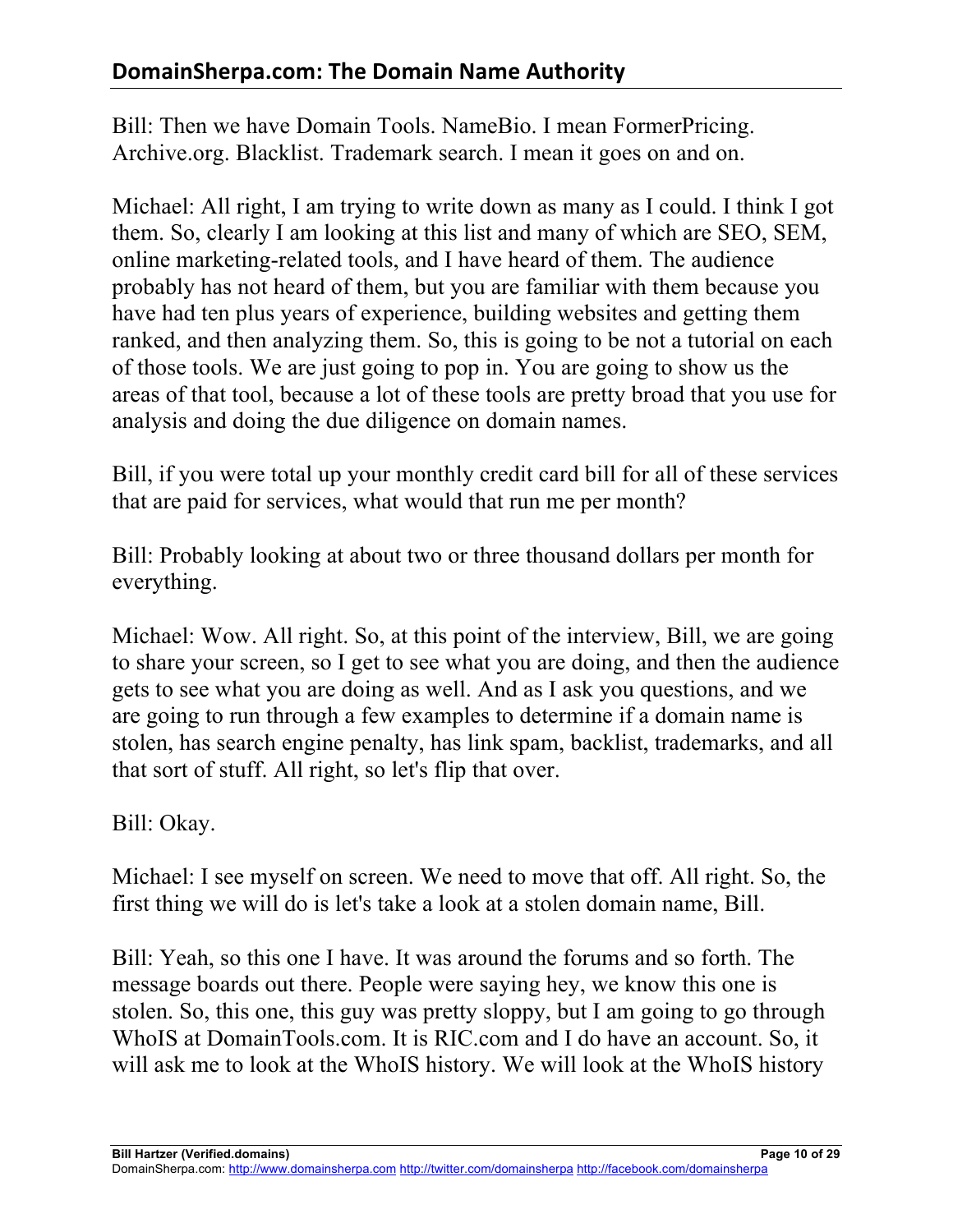and then start kind of with some changes, and this basically allows me to browse one record versus the other.

Currently, the name has been, I believe, given back to the owner, but as you can see here, there is actually a sign that it was transferred and an EEP code was use, and so on ICANN.org, the current domain status has /EPP. And so, basically, since there is that, that is kind of a sign at some point I believe that there was a domain transfer done. What I am finding is domains that have never been transferred to a owner, this code never shows.

Michael: Yeah, so great point. So, if I am saying I am selling the domain, DomainSherpa.com, and I have owned it for ten years, but you go into the Domain Tools and you see that it has a domain status that says client transfer prohibited, that flag only gets set when it transfers between owners or from registrar to registrar.

Bill: Specifically on where it says ICANN.org/EPP. So, EPP is actually that transfer code, the authorization code to do a transfer. So, different registrars will have the client transfer prohibited set, but in this case, it is ICANN.org/EPP, and that is referring to the EPP authorization code.

Michael: I see where you are saying.

Bill: But if we go back the last times that they have looked, in the last several days we have not seen any changes, and I am going to go back. There was a change though from here, where the guy who stole the name, Richard, then it actually finally transferred to the new owner. But if we go back even before that, this guy, Richard, owned it for a while and I was just browsing through. And so, some of the changes happened where we went from the domain was actually at Network Solutions and then this Richard person transferred it to GoDaddy.

He was the guy who apparently stole it. And so, if we keep on going back, there was at Network Solutions and this Richard guy did not own it, and then it transferred. So, it went from this. So, there are a couple different things that have happened, so most domains, like you said, do not have any highlighted information. And in this case, I do know that apparently this Richard guy had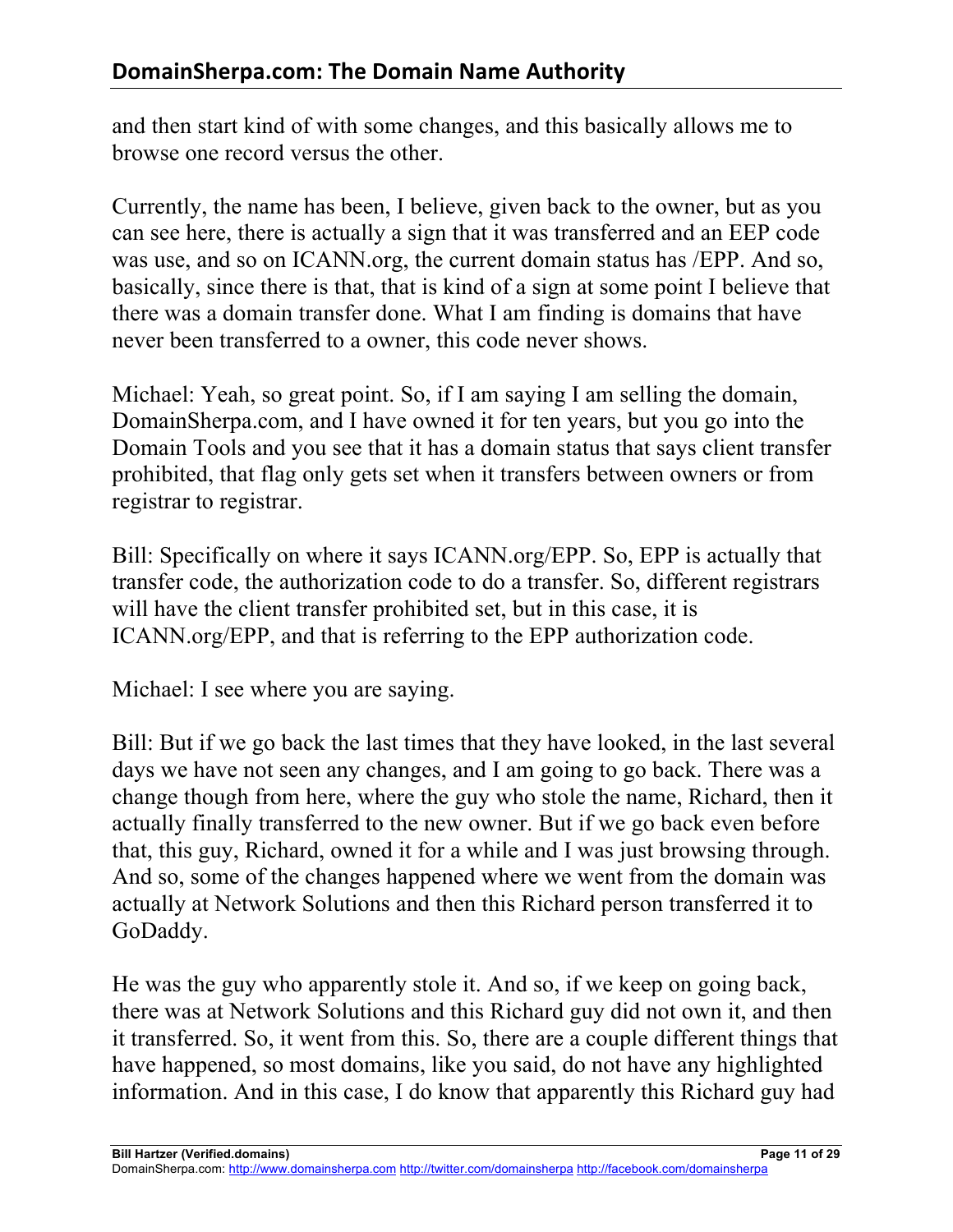hacked in. He did it by email or something. Went into the account and had changed it, and then later on transferred it, but there were changes and we got into other changes.

There are literally hundreds of changes that happened. You kind of just follow the trail and see who owned it before and who it went to and so forth.

Michael: This is why I love doing tutorials or seeing how other people use tools when I am at a conference, because I have been a Domain Tools user for years. I love their service. I probably use it almost every single day, and I do a lot of WhoIS history lookups using their service, but I have never used side-by-side changes and gone back in time like you are using right now and it is so easy to see the changes because they are highlighted. I must have known about it at some point because it looks familiar now, but I have not used it like this, so that is a valuable aspect of the Domain Tools.

Now, is that the main way that we learn how a domain name might be stolen, Bill, or are there any other telltale signs?

Bill: No, basically, at this point, I just personally like to go through and see and browse through. And the other signs basically would be to, if we really want to verify it, I would actually call this Richard person up and then call the former owner and see what the story is.

Quick break from three sponsors of today's show:

First, if you're buying a domain name from a private party and want to know what else they own, DomainIQ.com is the tool you should be using. View their entire portfolio, filter by Estibot value and be a better investor. \$49.95 for 250 queries per month. Visit DomainIQ.com/portfolio to learn more.

Second, Chinese investors are paying top dollar for premium domains. But to do a deal, you need a broker who speaks Chinese, understands the culture, and can guide investors through payment options. You need George Hong at Guta.com. George is a native Chinese speaker with investor connections in China. Email Sales at Guta.com.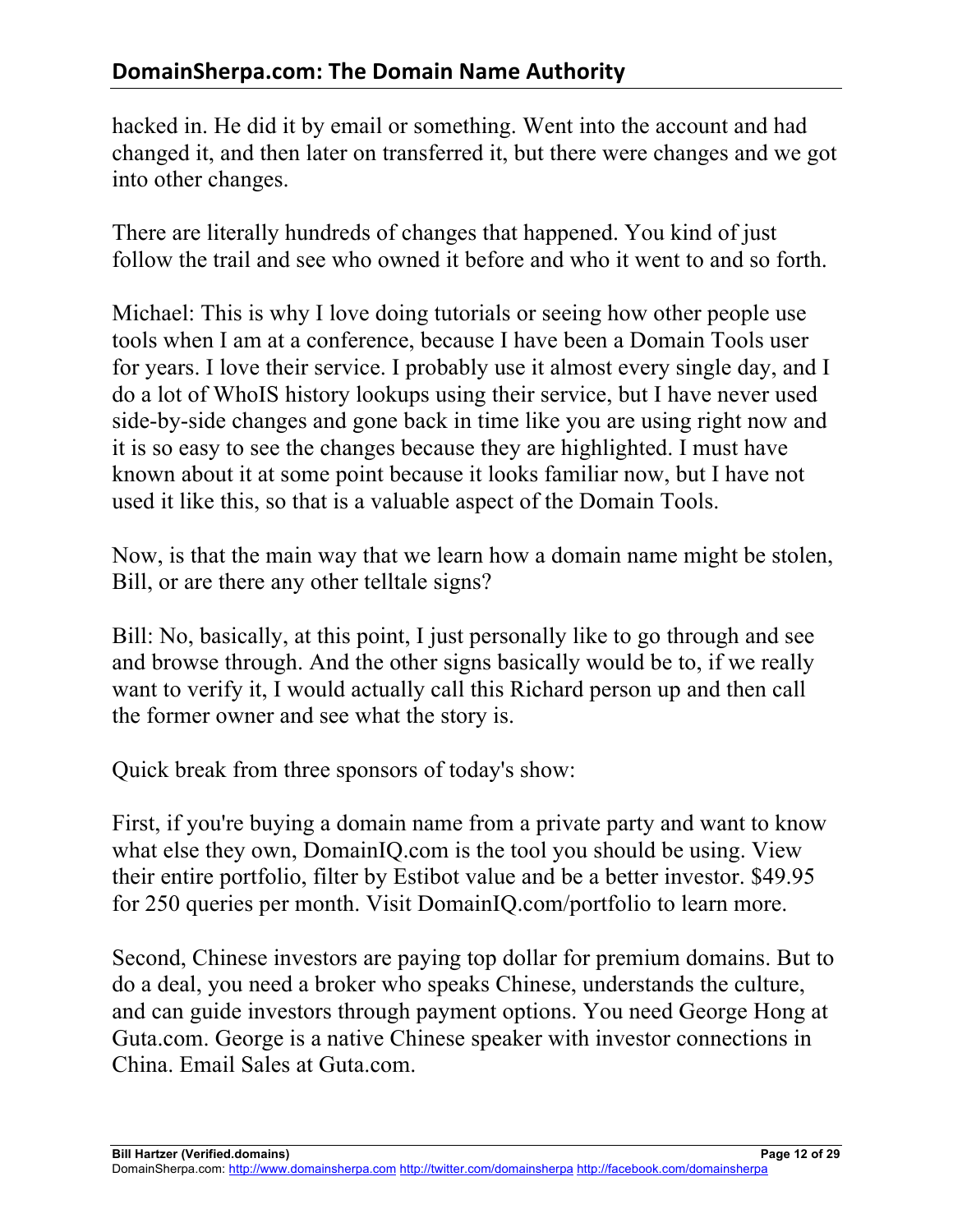# **DomainSherpa.com: The Domain Name Authority**

Finally, Efty helps you manage your domain portfolio, giving you clear insight on its performance while helping to boost leads, sales and revenue. Forget spreadsheets and archived emails -- manage your entire investment portfolio in one place with a secure and confidential platform. Become a professional domain name investor with Efty.com.

Michael: Now, let me ask you, because there are a lot of domain flippers out there. They make their living by buying clean domains at a bargain and then turning around and flipping them within a month or two for a profit. And if I got approached by one of those people, saying I have got this domain name. Great single-word generic. Would you like to buy it?

I could lookup in Domain Tools. I could pay for an account and look it up and determine that they are the actual owner, but if I wanted to verify it, I would have to call not the current owner that is offering it to me for sale, but the previous owner and verify that he or she sold it to the current owner, right?

Bill: Yeah, so I was kind of still flipping through. As you can see, just literally some of these hundreds of cases.

Michael: Yeah, archived records.

Bill: Records. So, yeah, definitely, and then the other thing is, is that I wanted to point out that particular guy who basically went in and I understand he used email, and so that domain was available, so he went and bought the name and then got a hold of the email address on that domain, and then basically transferred it by email to himself. In a lot of cases though, that is kind of rare that he would not cover his tracks.

In a lot of cases, what they will do is they will go through and look at the previous owner and they will create a new account at the registrar and put their account name in the same previous owner as before so that when you are browsing through the WhoIS record, even though there was an account change from GoDaddy account to a GoDaddy account, the WhoIS record did not change, so it still looks like the person owned it from before, and so they kind of really try to cover their tracks.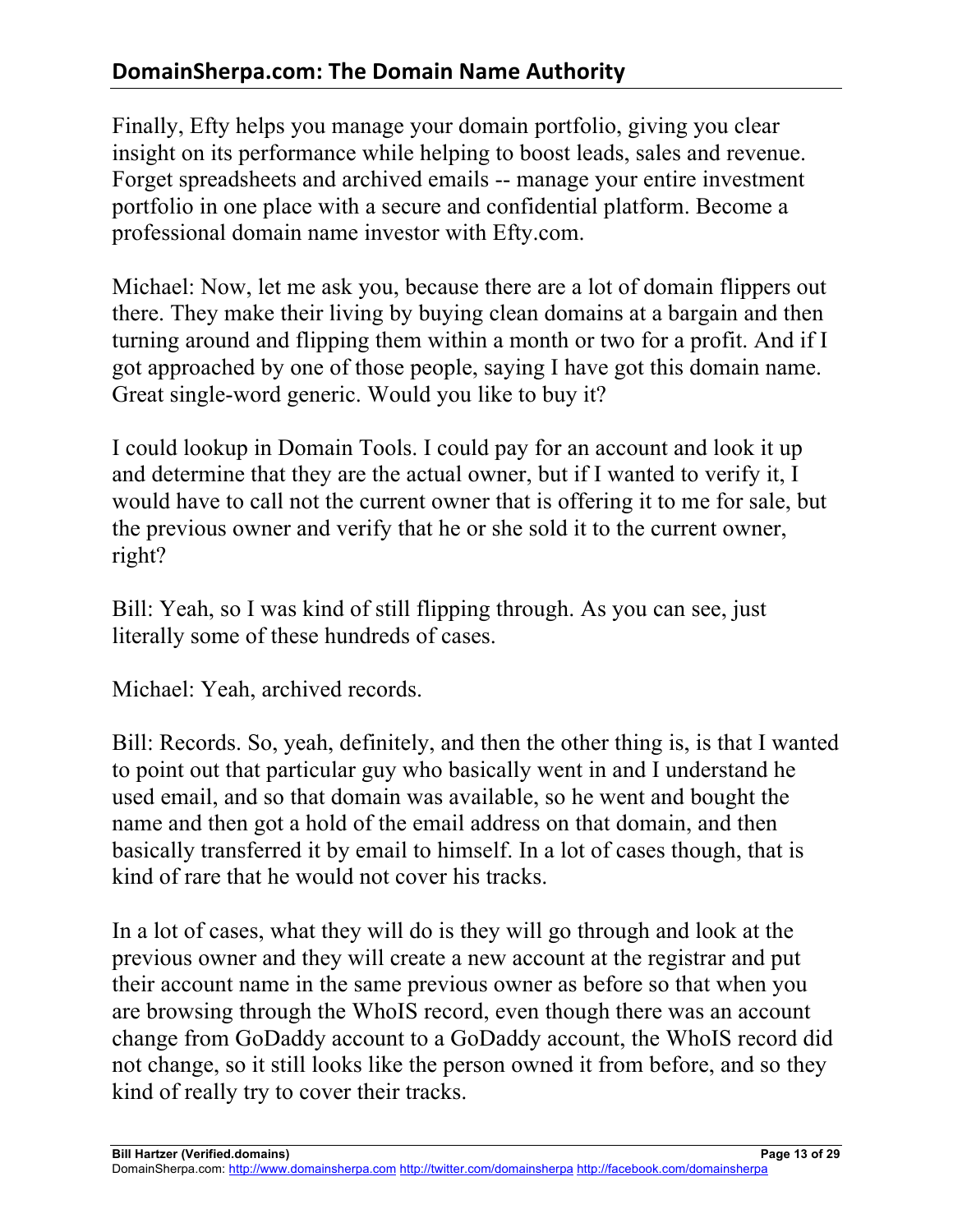In some cases, it will not be. You really have to check with the registrar and only the registrar would know whether an account change was made.

Michael: Yeah. So, here is a perfect example. We have only gone through one tool and you can see the data alone is not one way to determine if a domain is stolen. This is the kind of case where the data is being reviewed by an expert to see those subtle changes. Everything else remained the same on the WhoIS record, but it changed accounts at the same registrar could be flag that you would pick up on and say okay, I need to dig a little bit deeper and I need to make a phone call and I need to verify it, and I need to call the registrar potentially and verify.

So, completely understand. Anything else regarding stolen domains that you wanted to touch on, Bill, or should we move on?

Bill: No, I think we should move on.

Michael: Okay, let's talk about face traffic, because fake traffic bugs me. People often say I have got so much traffic or you visit certain marketplaces and they say here is this website and it has got one hundred thousand visitors per month, and I am a publisher. I know how hard it is to get one hundred thousand visitors per month, so my BS meter just goes up. Do you have an example of something that we can use to verify traffic on?

Bill: Yeah, so you had thrown me a domain before, which is a Flippa auction.

Michael: I did, and so let me preface this. I love Flippa. I go there often because I am an entrepreneur and I always try and look for undervalue assets or assets that I might be able to add my core competencies to, to develop into revenue, more higher revenue producing, and I ran across one website that was an editor pic. I sent you a link. And we do not need to go over the exact site, but it said site with 96 thousand, 464 thousand uniques per month, making 254 dollars per month. And it was not the dollar amount that I said I am going to call BS on. It was the 96 thousand unique visitors per month, 100 thousand basically.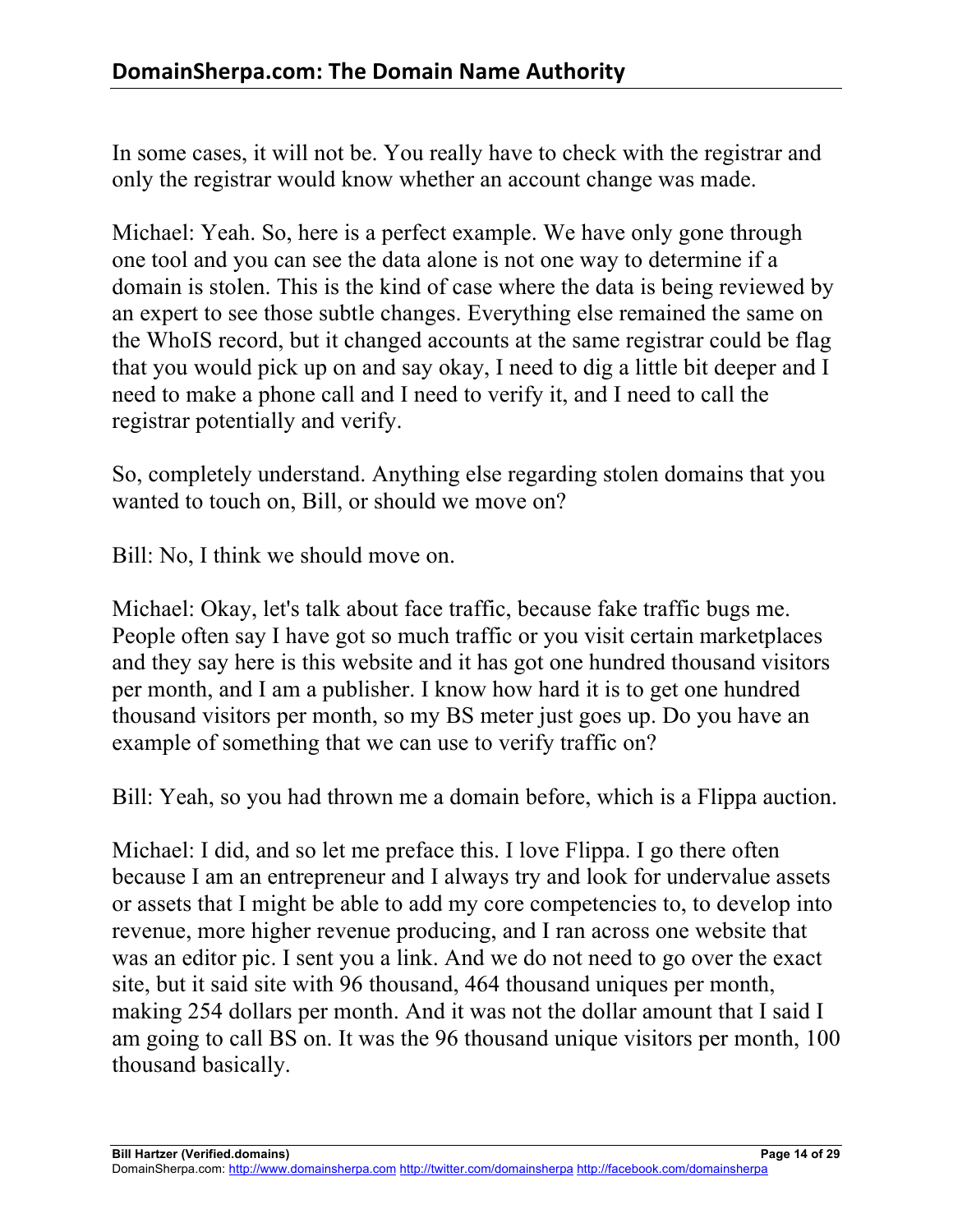So, I shot that over to you, Bill, and I said almost 100 thousand unique visitors. I call BS. What do you think?

Bill: Yeah, so there are a couple tools. These are actually free as you can see, like SimilarWeb, for example. I am not logged in. And you can get some data. There are third party. You can trust their data pretty well, and they will show you where traffic is coming from. This particular site was EasyRecipeDepot.com, and in the case, I did put it in. Yeah, it looks like the traffic is different. This was in July. They say 15 thousand visits, which is far off from that 98 thousand.

Michael: Yeah.

Bill: So, what is interesting is if it was fake traffic or bought traffic, the traffic would primarily be from all over the world. This is actually the case where it is 90 percent of the traffic apparently is from the US, and so in that case, there is probably a better chance that it is not bought traffic. You could say.

Michael: Okay.

Bill: As we go through traffic sources, we see direct traffic is low, but actually primarily where that traffic is coming from social and this is social traffic. Only a fairly small percentage from search and so forth. So, it looks like they do not have enough data in this case, but there are facts. This kind of leads me to believe okay, let's start looking at social, and that is kind of as far as the high level, but SEMRush will do the same. SEMRush will basically show you how much traffic it is getting from organic search versus paid search.

So, in fact, if we go to the organic positions, we can actually see the traffic. It says, even as far as September, not a lot of traffic. This is primarily Google search, but some of these are ranking. So, Texas pulled pork, for example, on the first page. Baked bone-in pork chops. And so, it is not really a lot of necessarily links. I think this was showing a small amount of links. So, this was kind of the case okay, let's look at the social traffic, and so BuzzSumo is a tool. I am looking at the Pro version, but basically you can put in the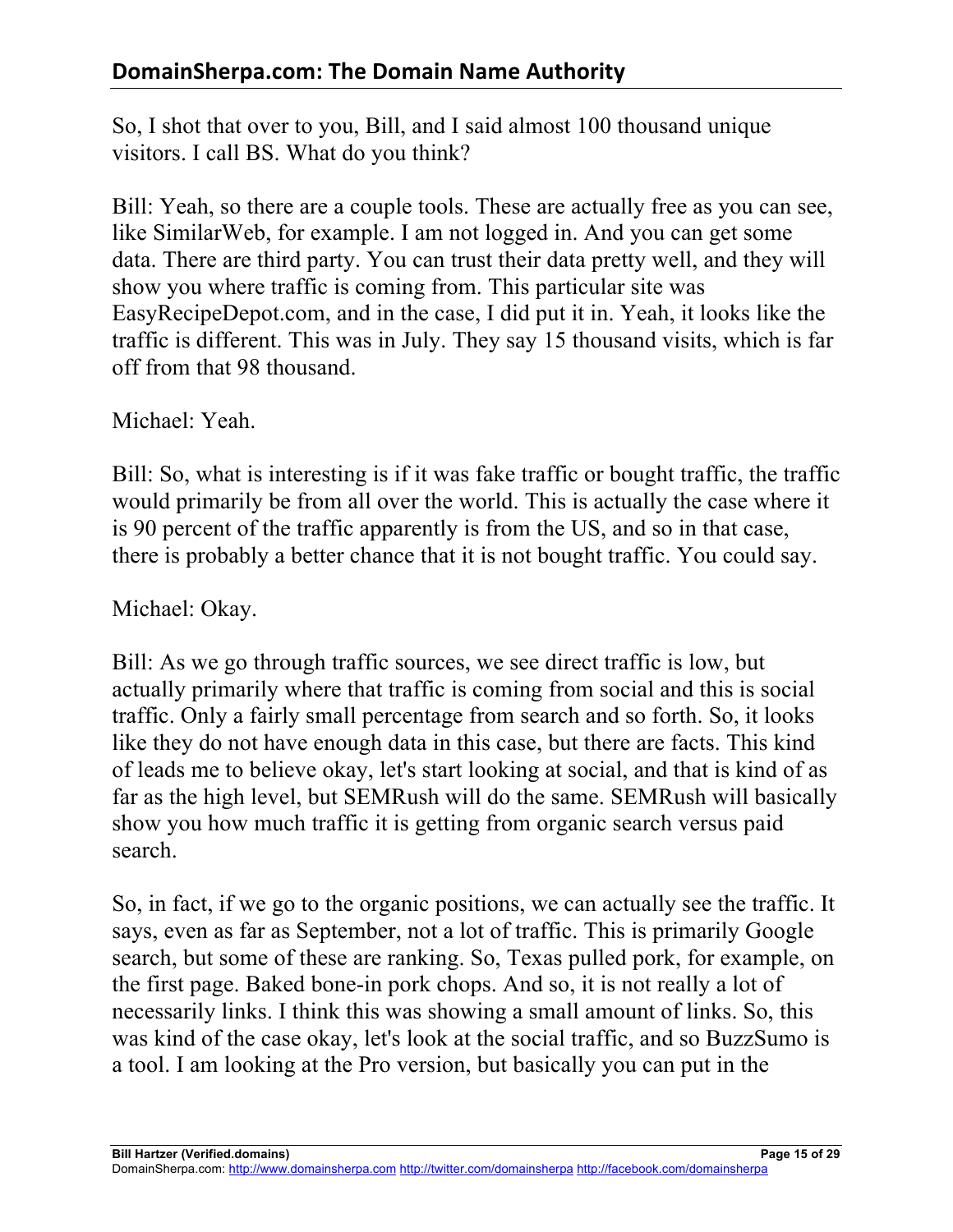domain and you can actually see that yeah, for this one particular recipe on the site, which was one recipe, it did well.

It got 27 thousand shares, and then there is two. One is six thousand and one with about one thousand shares primarily on Pinterest.

Michael: 27 thousand shares. Does that seem like BS to you? I am not on Pinterest at all. I do not even have an account, so I do not understand that versus Facebook. I understand Facebook, LinkedIn, and Twitter, but Pinterest is all about pictures and people want to share.

Bill: Yeah, the average demographic is female. My wife is on Pinterest just because she looks for recipes. She looks for primarily actually recipes and kind of home decor ideas, but like I said, for food recipes this was primarily. So, it appears that this traffic, this 100 thousand traffic is coming from Pinterest. One particular recipe on the site and one particular URL on the site. So, overall, investing, the traffic is from one primary site source, Pinterest and that it does look like it is to one particular page.

Michael: Yeah. Is there a way that a bot or a series of bots on Pinterest could have like reshared a certain recipe 27 thousand times?

Bill: Yes, very much so. So, this would be kind of one of those rabbit holes you look into, but you would want to actually look at the shares and look and see. For example, we can actually see who shared it, and I would actually then go to Pinterest and see who actually was sharing it and see how many followers those particular people have. And yes, it is very easy to create accounts. I can create 30 thousand accounts. It would take a couple months, but then like I said, it could be possible to fake the shares, but not necessarily the traffic.

Michael: Yeah, exactly, and especially because the traffic on SimilarWeb was saying that most of it was coming from the United States, although it was July traffic and not September or August traffic.

Bill: Yeah, August.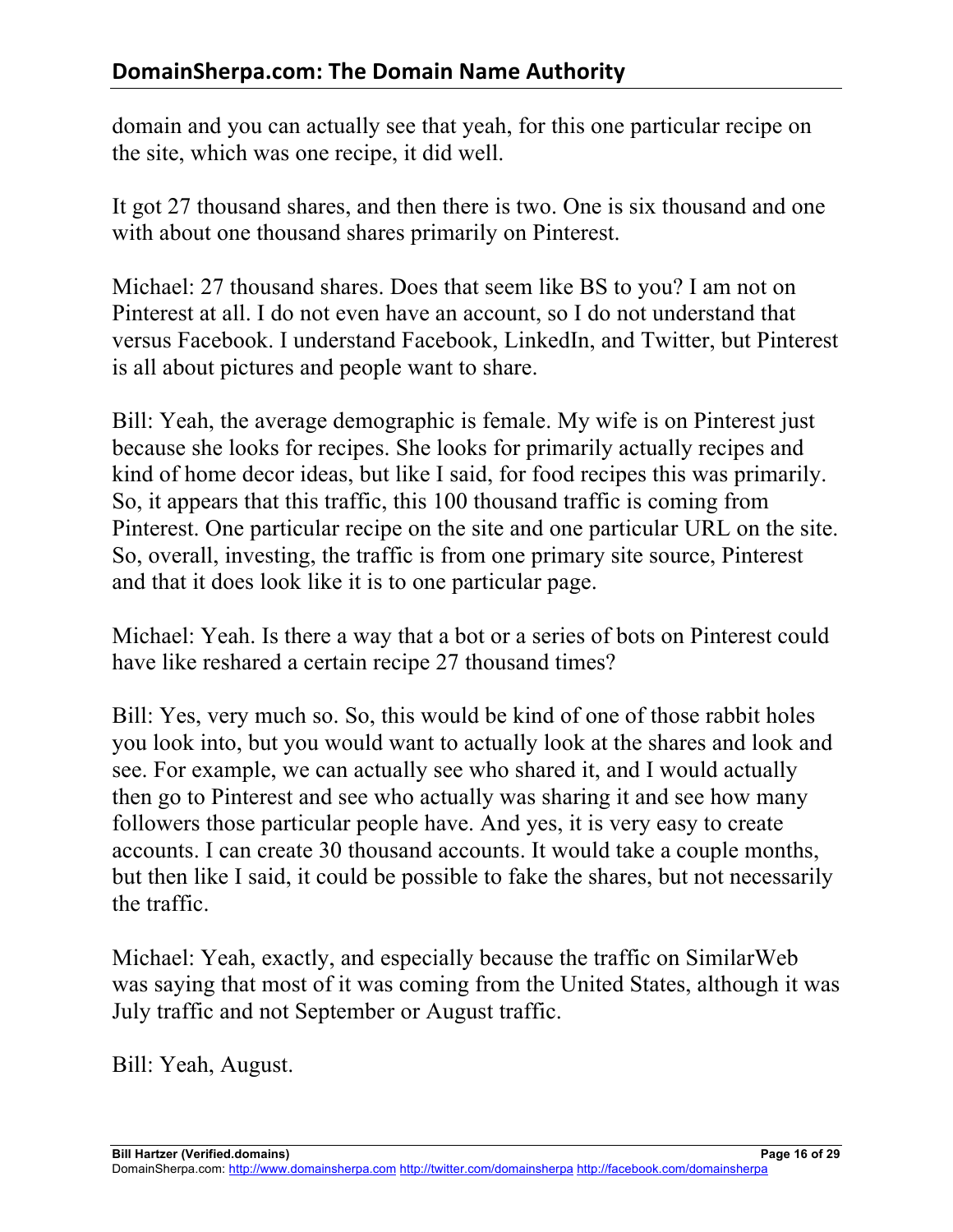Michael: I do not know, so it is just something to be aware of. Great.

Bill: Yeah, so I mean it does add up. It is a good start on that site. And as an investor buying a site like this, my questions are: okay, who is going to continue to provide recipes, continue to provide this content, and who is going to have the ability to share it and get even one thousand shares or six thousand shares on a regular basis to get that traffic to keep on going? They may continue to share, but like I said, you need to continue to have decent content and create it and so forth.

Michael: Awesome.

Bill: And so, there is not a very long history of sharing. This was originally posted though back on December 3rd, so it actually took at least six months. Actually we are now nine months or eight months to get those 27 thousand shares. So, it does look like it is continuing. You can go in and dig into this particular recipe and see, for example, what months it was shared and if it continues. And like I said, you can really dig into this data.

Michael: Yeah. Yeah, all right. But that gives the audience an idea of what to look for and what they might want to follow up with once they start to dig down that rabbit hole, as you said, and that is why these analysis can take three plus hours. Here is just one example of a website. Not necessarily a domain name, but they are claiming traffic and you need to go through a series of websites to verify it.

Let's talk about search engine penalties. For people not familiar, if you are a bad actor on the web, you use a domain name that ways that search engines do not like you using, you are spamming with it, you are trying to cloak your web pages to show one thing to one people and another thing to search engines, they will actually ban you from their search engine, and it is called a search engine penalty. So, they could either completely ban you or they could assign a penalty that basically removes you from the active listings.

How do you determine and what is a good example of a website that has been banned or has a pentalty assessed to them?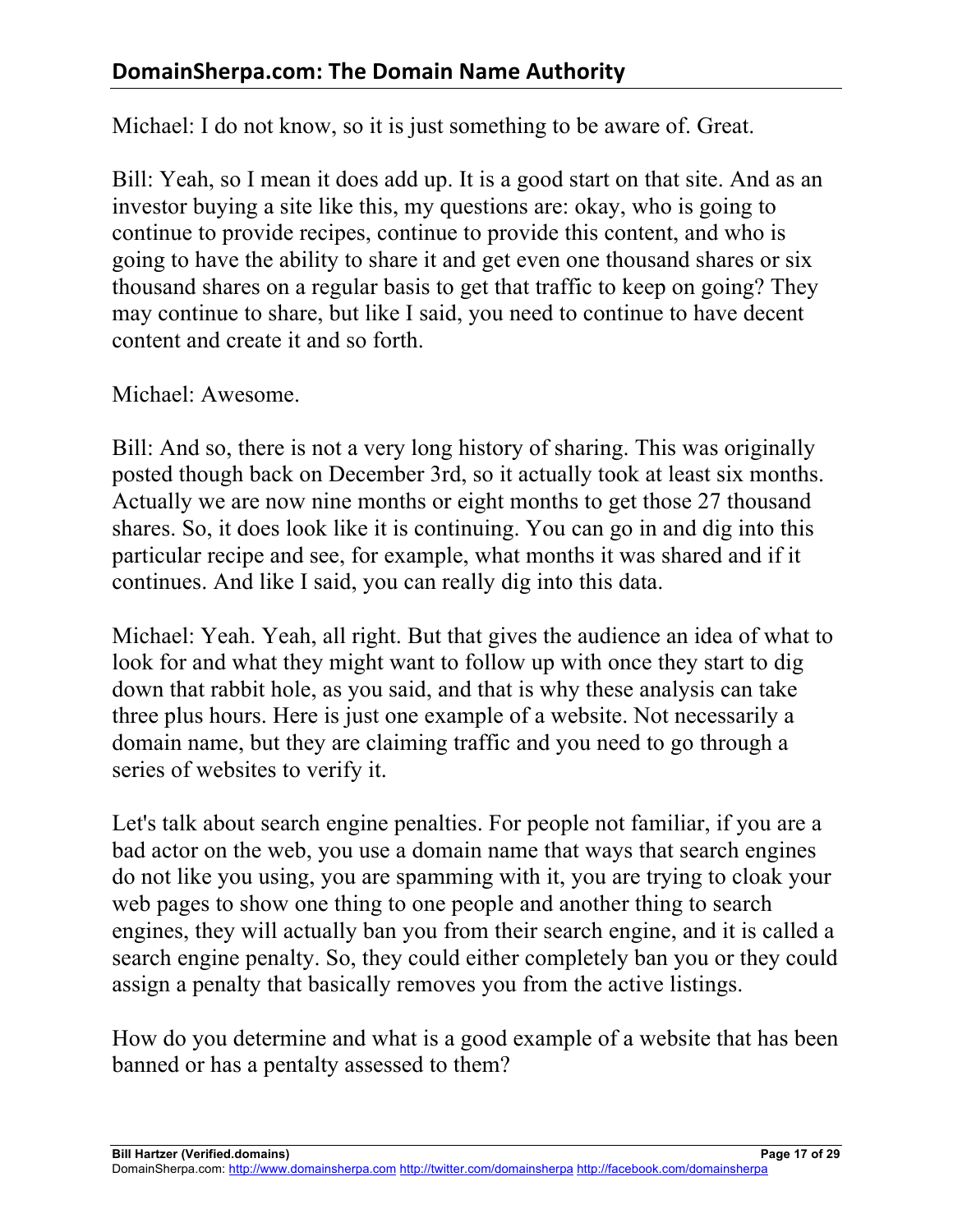# **DomainSherpa.com: The Domain Name Authority**

Bill: Well, it is kind of difficult now because sites that are - typically, from an SEO standpoint, to be able to see if the site has a problem, basically you would go and type in Google site:TheDomainName.

Michael: All right, good. There are no results for that.

Bill: Yeah, so they would not have any kind of matching and they would not know anything about that particular name, and so, in fact, in this case, there are probably even no mentions of this name anywhere. And so, it has been completely removed and there are not any mentions at all, and so we know if that is the case. Even a case where a domain has been parked, there will be at least some mention of that name, even on a WhoIS. Sites that get indexed or so forth, and so that is one way.

The problem is that now if a domain is simply parked, Google recognizes that and they will completely remove it from the search engine. Let's see an example of that. So, TheaterTickets.com actually now does.

Michael: It looks like a WordPress site.

Bill: WordPress site. WordPress on there now, but in that case, there are not many results. I am trying to think off the top of my head of a domain that was parked, but yes, like I said, that would be one way to start investigating in Google and we would want to also go to Archive.org and look up, for example, the history of that particular name to see what was going on. So, this EasyRecipeDepot. They do not really have any information about it, which is kind of odd. So, it has not been indexed. It has not been anything like that.

I know that TheaterTickets.com, actually for a long time, was parked and it had a site on there at one point. We can look back at the history, back even in 2000, and what it looked like back then and kind of see.

Michael: It was parked.

Bill: Yes, it was just parked. There was not really anything. The same thing. I mean it was probably then a theater ticket site and so forth.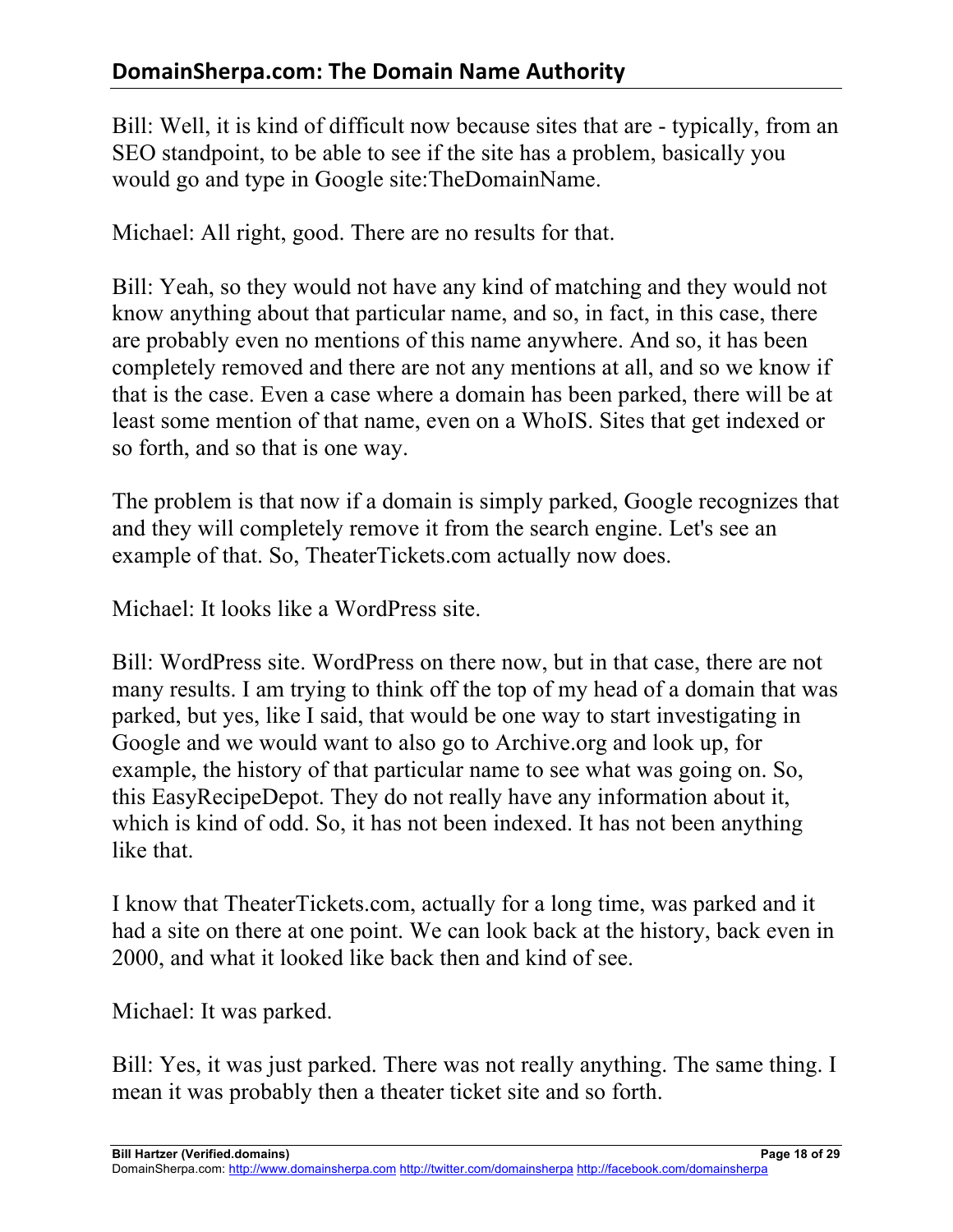Michael: Yeah, but here is a great example. You can go back to 2008 and see that it actually was an operating website there.

Bill: So, looking at Majestic.com, they have the site explorer, and just quickly, these are the two numbers I look at. How well trusted that particular site is. Basically it is 1:100. It was the old kind of page rank formula. You get trust from other websites. It is a 1:100 number, and the citation flow is basically how many physical links they have to the site. So, essentially you want this trust flow to be much higher than their citation flow. You want really trusted websites.

Michael: Yeah, so this would indicate that it is not a trusted website, which they say on the listing it is only ten months old, so how could it be that trusted, right?

Bill: Well, you would just need. If you get a link from a highly trusted site, then you actually would fairly immediately get a lot of trust. And so, if CNN links to you to, you get a lot of trust, so it just depends on who is linking to you and you just get that one link that gives you a lot of trust.

Michael: Yeah, okay. That makes sense.

Bill: So, basically you start looking at the links and you can look at the topics of the site linking to you. One of the domains of this portfolio that went through that was a great name was BusinessOwner.com, but instead of the same thing, there is actually 143 links, but there is a lot of really kind of low quality links pointing to it. And so, you can see the type of links that are pointing to it and so forth.

Michael: Images. A lot of images coming in. Is that what that says?

Bill: This actually shows this particular one was a blog that they talked about, so these are the types of different anchor text links that are there. Let's see. It looks like the no follow versus do follow, and so there are pages, but you would expect to be some higher trusted links pointing to this site.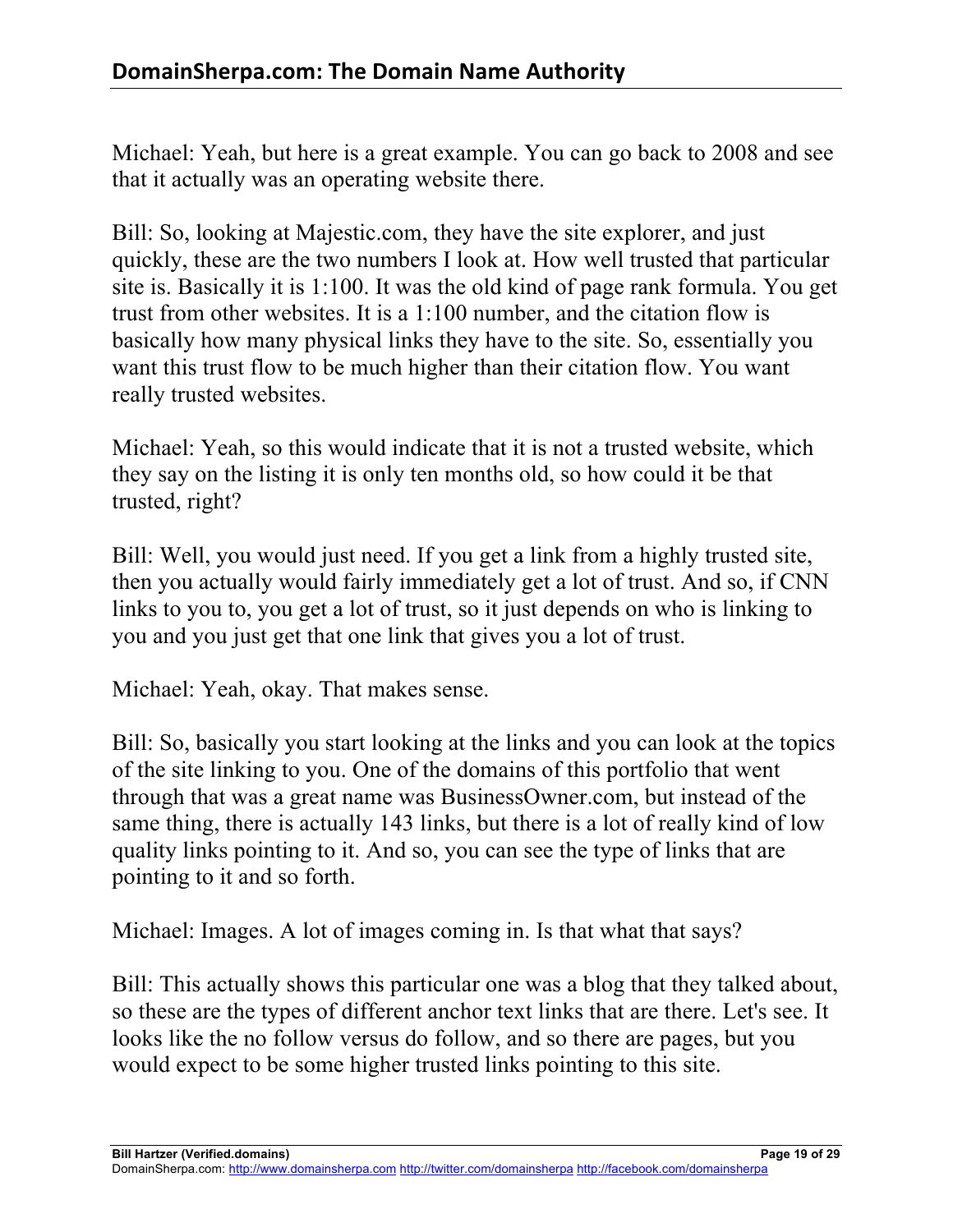# **DomainSherpa.com: The Domain Name Authority**

Michael: Yeah, I understand. Okay. All right, so that is the search engine penalties and banning. So, do you use this same tool for determining if there is link spam associated with a certain domain name?

Bill: Yes, actually you would go through and actually look at the links and see whether they are quality links or not quality links and redirects and so forth.

Michael: So, give me an example. Pick one of those links and tell me why you think it is quality or not quality.

Bill: Well, let's see. Let's go through.

Michael: So, Bill is setting the filters in order.

Bill: Yeah, so we do some filters and we can actually see. Let me look at this EasyRecipeDepot site and actually see. So, some of the best links are from Flippa because they have a lot of high trust.

Michael: Oh, interesting.

Bill: In the 40s. So, just listing it on Flippa will actually help some rankings, but if we get on to some of these other less trusted sites, we have one that was about bedroom ideas. It is not a very trusted site. There are 49 links to this site, but it is only a trust of three and it is categorized as business, so we are not sure. The category is business because other business websites linked to that particular one about bedroom ideas. So, there are two processes. You can actually reach out to the site owner and ask them to take the link down or you can actually go into Google and give them a list of the links that you want Google to ignore, and that is called the disavow file, and basically you make a text list of the links that you want Google to ignore and Google will ignore them as they go through and crawl.

Michael: Yeah, all right, and then that takes us a certain amount of time for the website on that domain name then to have that removed, right? It is not automatic.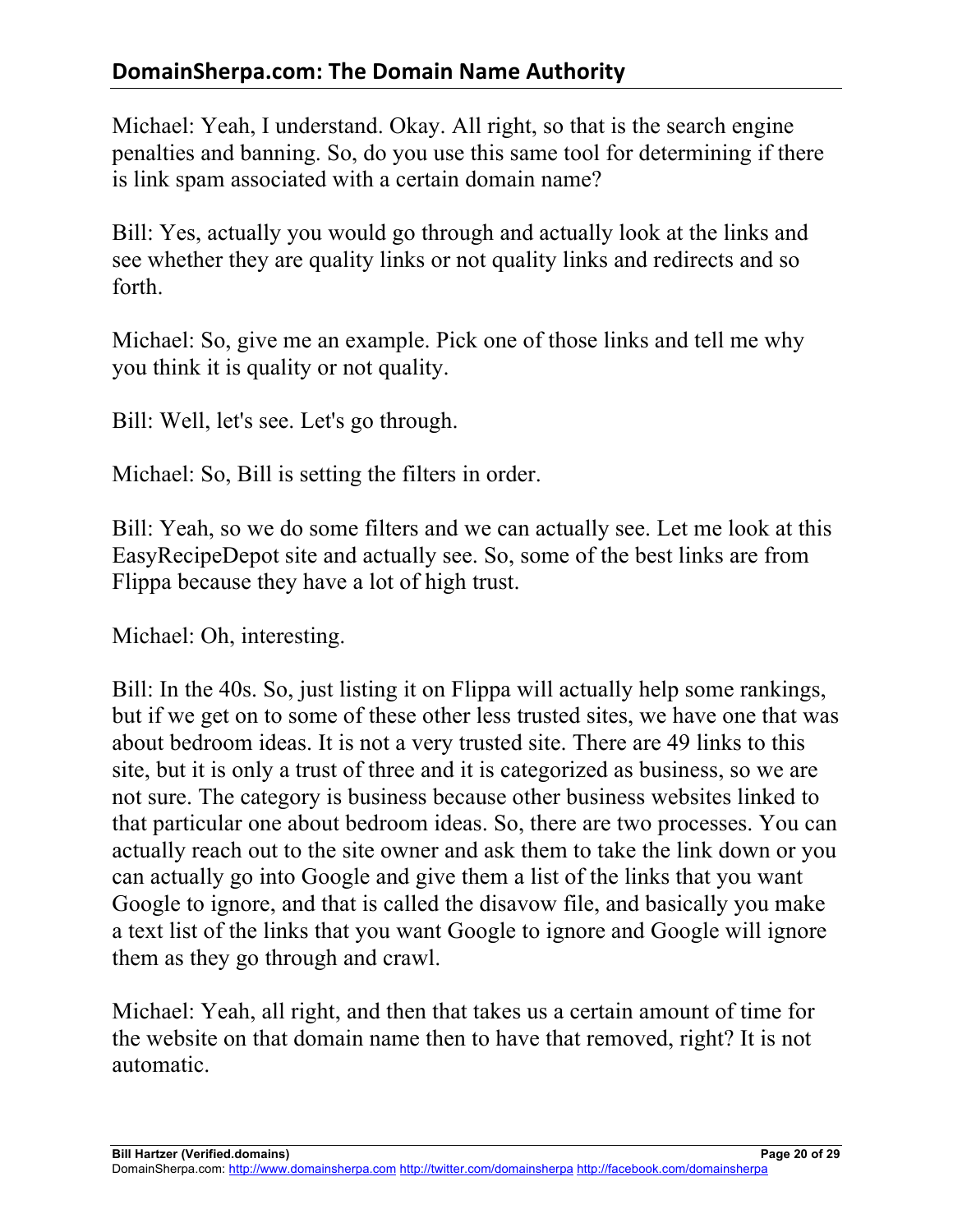#### Bill: Yes.

Michael: Yeah, all right. Cool, so that tells us about the links that are coming in and whether they are valid and useful or spammy. What about email blacklist? A lot of people buy domain names and they just use it for spamming. Not a lot of people. Some people buy domain names. They just use them for email. They burn it, and then they switch to another domain name after that once it has hit these blacklists. How do we check that?

Bill: Yeah, so an email blacklist check and there are several here that I use actually kind of on a regular basis. You can put in an IP address or the domain name and just check, and it will go through and tell you that really there is not any. It checked all these email blacklists, a ton of them, and there are no problems at all.

Michael: Great. That was easy. So, that is a free tool. Do you need to check more than one service or is on sufficient?

Bill: I mean you can check several obviously. Like I said, just to be thorough, this is actually checking an IP address. So, same thing. I really like the What Is My IP Address site for that. So, just to be thorough, like I said, you can check multiple sites.

Michael: Cool. Yeah, and I liked that first one that you used. I have used it in the past as well. MXToolbox.com. For some reason, in the past, I do not know why, but a customer will tell me that he has not received an email from one of my websites, and so then I will go and I will check it and I will see that, out of that long list, there will be one or two that list my domain name on the blacklist, and then I will look to see if there are any issues on the site. And if there is not, then I will contact that blacklist company and ask them to re-review my domain name, and then pull it off, and they have usually instructions on all those websites to do that, but it does happen.

All right, so let's talk about the last two issues that are related, Bill. I am going to buy Bill.com. I am going to spend a lot of money. I want to know if there are trademarks that are going to limit my use of that domain name, or like your example before, if it has gone to UDRP like five times before and a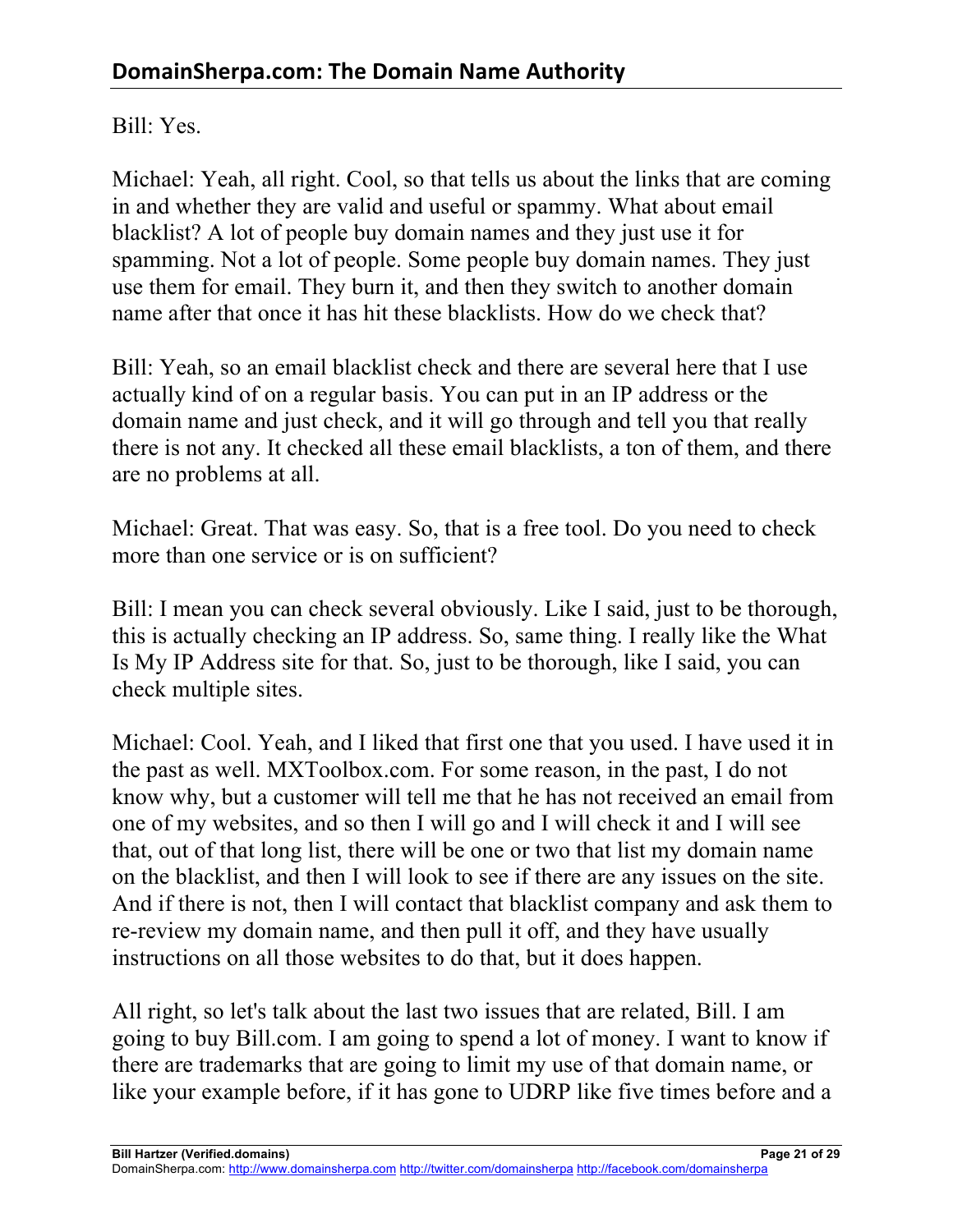company is really after it, but keeps losing their quest to acquire it. So, where do we go to do our research on trademarks?

Bill: The US Trademark Search. Obviously if you really want to do a thorough search, there are a lot more trademark searches and to really kind of do it properly, you would want to get an attorney involved and a trademark attorney who knows how to do those. And it will be a couple hundred dollars to do the trademark search properly.

Michael: But it is worth it if you are going to spend tens of thousands of dollars, and I have, in the past, used David Weslow. DavisWeslow.com. I highly recommend him. I think he is great. There are a lot of great attorneys that I have interviewed on the show as well.

Bill: Yeah, I just put it in DomainSherpa.com. If I am buying DomainSherpa.com, and it looks like there is something there, and so this would be something that you would. In our report, we would basically say hey, you do not want to buy DomainSherpa.com because there is potentially an issue back in 2011 filed and it is live and so forth. I put my in my name, BillHartzer, and there is not any records, so I do need to go trademark my own name, but if there are no problems, you would do that.

Michael: Makes sense. Now, that is for current trademarks. What about litigation?

Bill: Yes, as far as litigation goes, there are some sites out there that will record all of the current filings of everything. You can actually do some searches on Google. I have that in my list, but not readily available. There is a site that will allow you. You can basically do a site search. You can search site:Domain.com for that particular site on Google and look for any legal paperwork.

Michael: Any type of lawsuit or something like that, right?

Bill: That is filed anywhere will show up.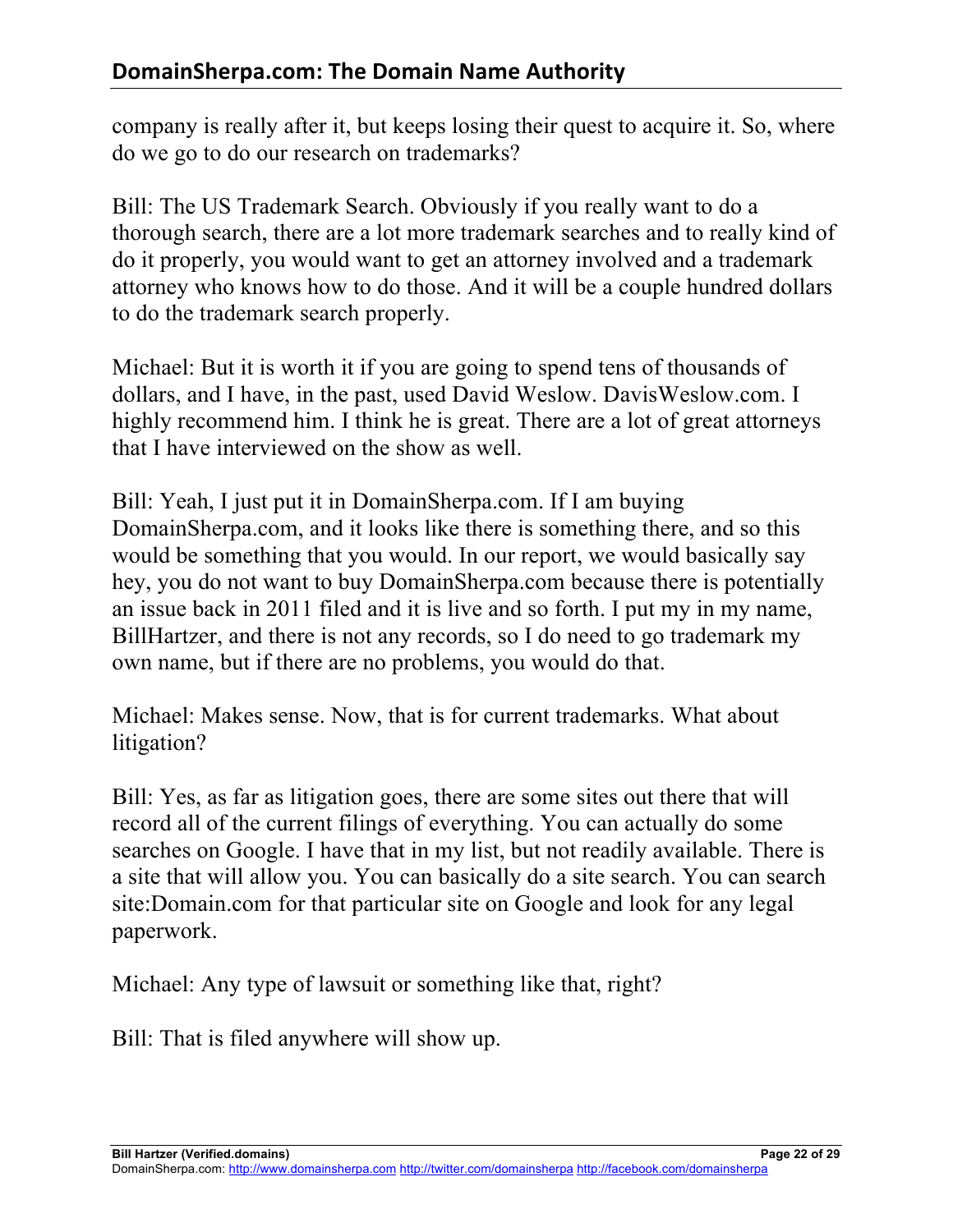Michael: Great. So, we will include that in the notes for this interview. And then you did a search for the Uniform Dispute Resolution Policy (UDRP) search that is associated with all domain names.

Bill: Yeah, I like to go directly to the WIPO site and do a search there for the domain, and you can do a full text search. If it is DomainSherpa.com, I might put in just DomainSherpa to see if that ever came up anywhere in any kind of WIPO cases, in any kind of cases at all, and review those.

Michael: Cool. Let's do one where there is probably a word that has been used, like tickets or something like that, and let's see how many cases come up and then how you would investigate it.

Bill: Yeah, so there was several ones for tickets. You have Ticket-Network, Ticket-Master.

Michael: All right, so if I were buying TicketMaster.com, let's say, and I had no idea that there was a large company out there, TicketMaster.net. I type in TicketMaster and it is going to bring back some cases that have been filed in the past, and then it could be a red flag to me. Hey, you should not buy this. There are companies that do file UDRP cases to protect their trademarks.

Bill: Yeah.

Michael: Whether they are in the US or not, like you did the search in the United States Patent and Trademark Office just prior to this website, but there could be UDRP cases from a Brazilian company or a company in the UK that might not necessarily have trademarks in the USPTO.

Bill: Yes.

Michael: Yeah, and so it is good to do it.

Bill: It is interesting. Even OrangeBowl.net shows up because it was related to ticket or tickets that I searched. So, yes, there is definitely some domains out here that have been filed.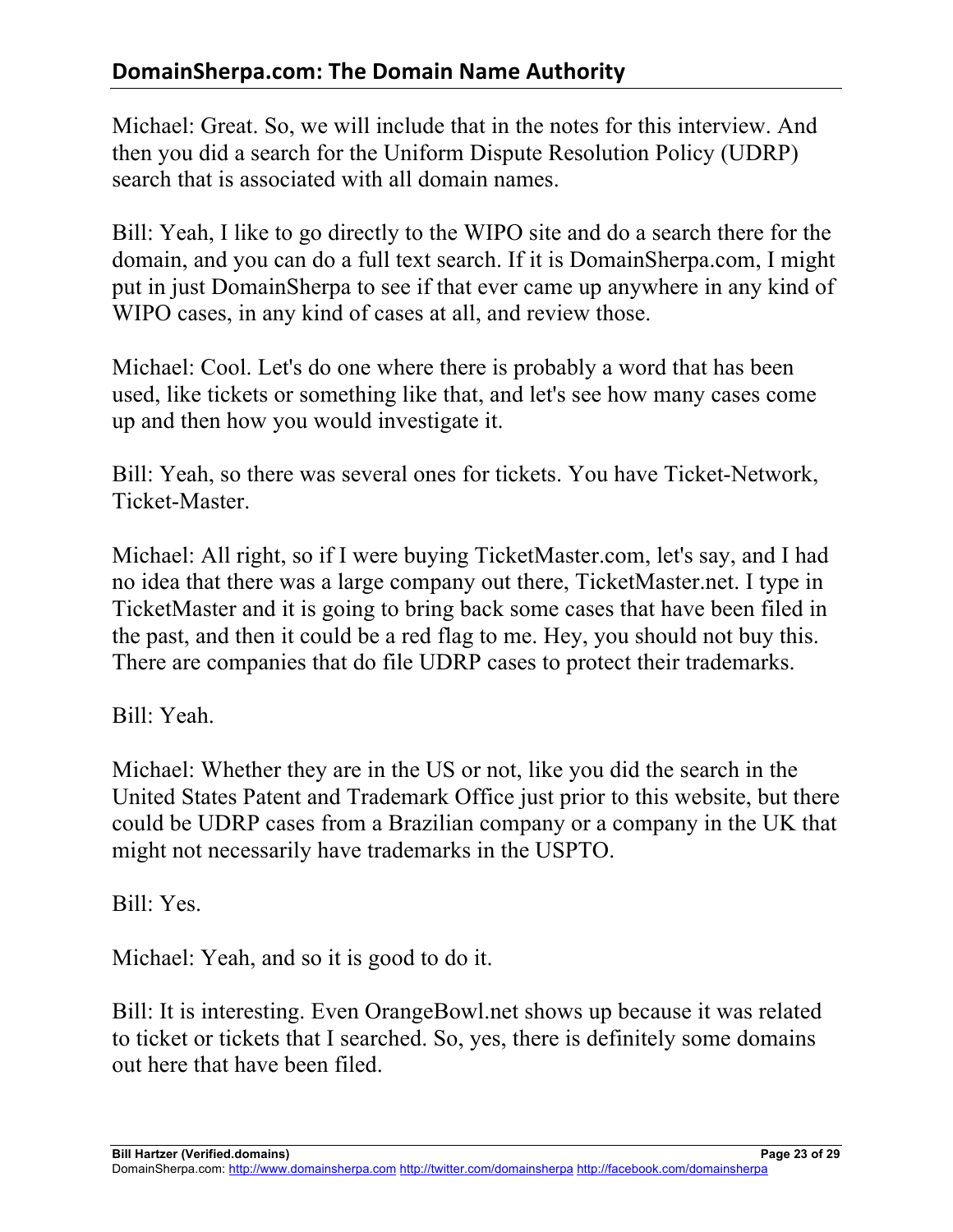Michael: Yeah. WIPO is just one of the firms that investigates UDRP cases on domain names. Are there other sites that you need to check as well?

Bill: Yes, there are some others. The other thing is using Google as well and looking for the domain name in Google. For example, if we were going to even do searches. Be creative. We know that there was something on OrangeBowl.net, if that is a domain that we are going to buy, we might do a search, 'OrangeBowl.net UDRP', just to see if there is anything. And in fact, it has been mentioned in Books. It has been mentioned all sorts of places, and so it is obvious. So, there are some creative Google searches that you can do to try and uncover these types of things.

So, as we are pulling data, there is everything from checking sites, but frankly Google is a good source to really investigating. And so, doing Domain UDRP in some of these searches and lists of searches that we manually go through, or even have a bot search and show us the results. If there are any results, then that will lead to something you need to investigate.

Michael: Yeah. All right, Bill. At this point, you can turn off your share screen and then we will go just to you and me.

So, clearly we have talked about stolen, fake, penalties, link, email blacklist, and trademark. That was only like seven or eight data points. How many data points do you look at per domain to determine if it is a good or a bad domain?

Bill: Yeah, so in my list, right now I typically do about 45 different data points. I make sure. As I go through, I actually add each. Just on a daily basis, I find some more and I am at about 53 or so data points to check and to pull that data and to find, and then sometimes going in and searching and finding an issue will actually bring up another way of searching and something else to look for. So, overall, I mean it is an interesting process to go through. If it is a domain that you probably do not want to buy, it is going to be pretty easy, if you will, something that is going to come up.

But frankly, I wish there was a way to code a product that allowed you to pull all these data points and automatically make a decision, and it is not necessarily the case.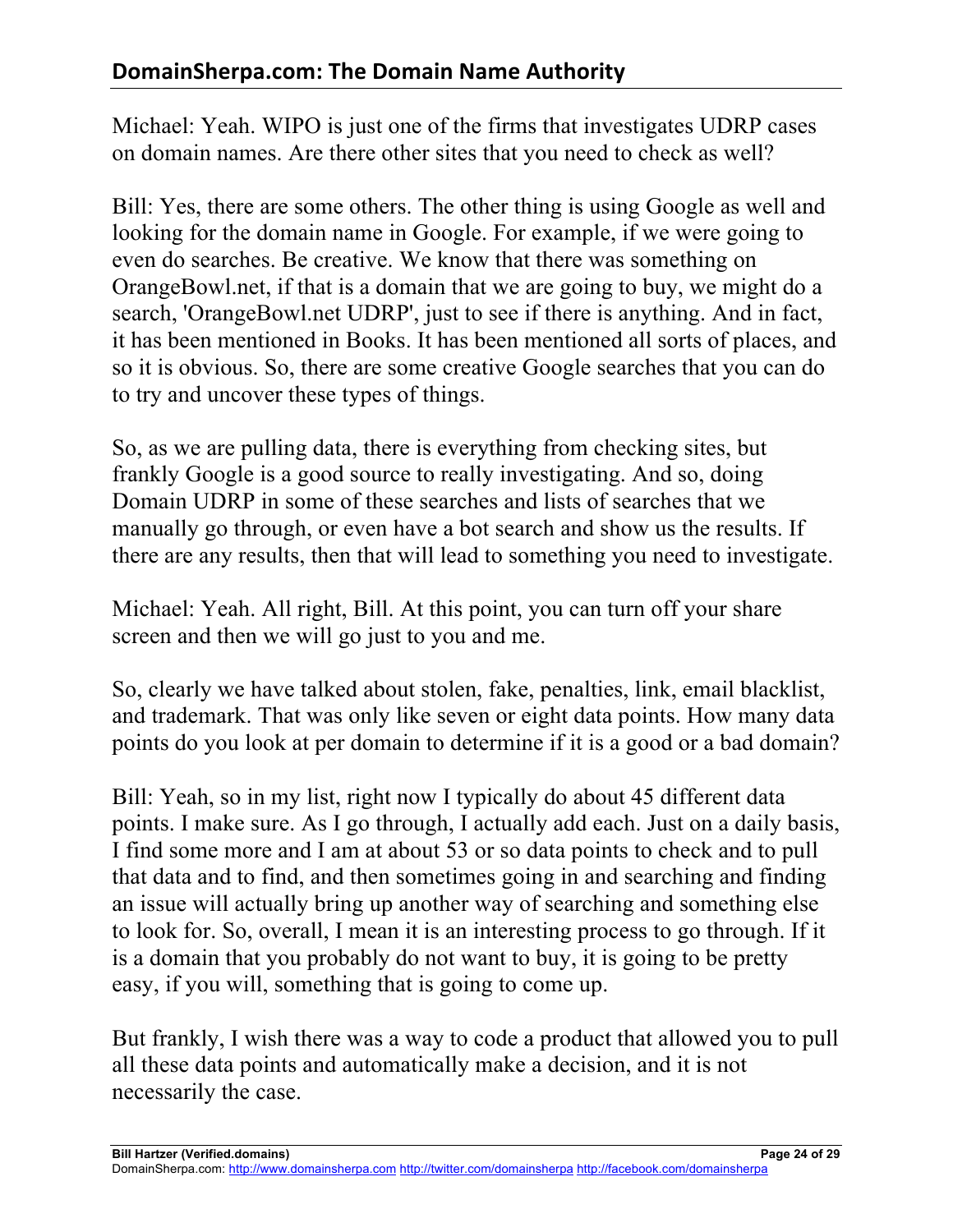Michael: It is not there. At least not yet. Yeah.

Bill: It is not there yet, but like I said, pulling the data is easy, but it is actually making the decision.

Michael: Well, to be honest with you, I say good or bad, it is not a binary decision. There is going to be gray areas in there. There is always going to be some amount of gray area and you need to determine if that gray area is big enough for you to have concern or for you to ask for some sort of concession. It is like buying a house. You are doing a home inspection. You never get a complete bill of health on the home. There are no issues at all. The home inspector's job is to find issues, and that could give you some negotiation room if you are trying to get a lower price for the home or if you are set on it. And if there are no issues, then you are home free.

So, let me ask you, Bill. What option do you provide at Verified Domains to domain owners and how much do they cost?

Bill: So, typically, on the retail side, looking at basically to go through about 15 data points and to really check everything out is about one hundred dollars, because that takes about an hour of time, sometimes a little longer to actually investigate things and so forth. And what I have done is kind of on a unique side, is not only just include this manual review process. I am done. I mean basically back it up with okay, if you are buying a name and I am wrong and the data is wrong and we actually find something, I am going to go in and fix whatever it is for you. And if I cannot fix that issue, then I will buy the domain from you and you do not have any worries about the domain.

Michael: Wow. Up to how much for that one hundred dollars?

Bill: For 99 dollars, I am doing a five-thousand-dollar guarantee.

Michael: Wow. So, if I buy a domain name for five thousand dollars and then I paid you 99 dollars before I bought it and it was actually stolen, you would refund my five-thousand-dollar purchase price.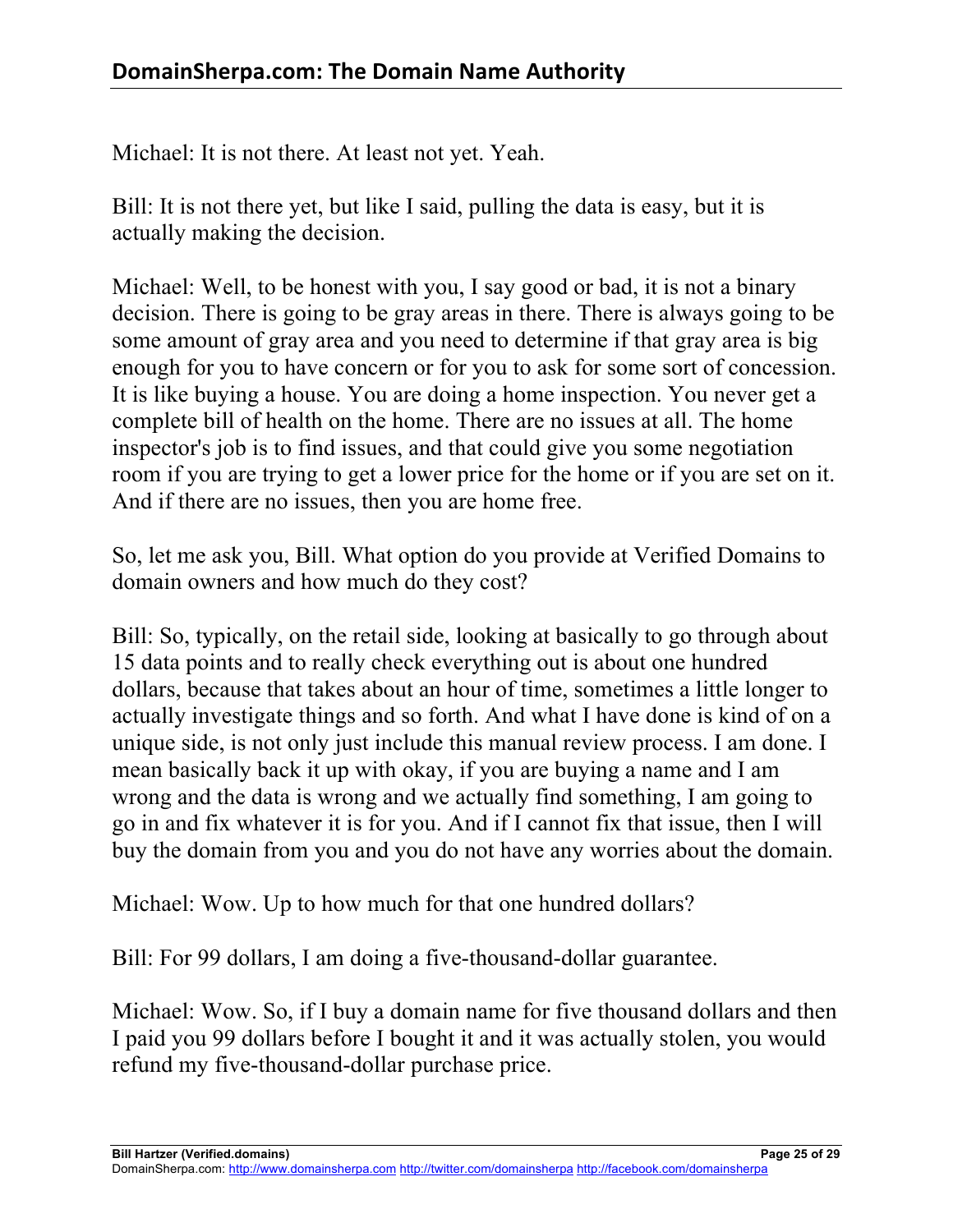# **DomainSherpa.com: The Domain Name Authority**

Bill: Yeah, with stolen domains, it might be a kind of different issue, but yes, we would definitely investigate it to make sure it is not stolen. So, in that case, we would certainly work with you on that.

Michael: Yeah. Nice. And then of course if you did not determine that it had some sort of link spam or it was on a blacklist that you just missed, your data did not find it, or whatever, then you would actually go back, as an expert in SEO and backlinks and this type of thing, and fix it.

Bill: Yeah, clean it all up. Get the links removed. Clean it up and make sure of that. We offer also an option for more premium names. The guarantee is up to 50 thousand dollars, so 50-thousand-dollar names. Even larger names are a potential. So, if you are looking at a 100-thousand-dollar name, we can work with insurance values on more than 50 thousand dollars.

Michael: And how much does the report that has the guarantee for up to 50 thousand dollars run?

Bill: 50 thousand dollars is a one-thousand-dollar report. And that is going to take us a couple days to get done.

Michael: Yeah, I would expect that you would be doing a lot of due diligence on that one.

Bill: Yeah.

Michael: Yeah, awesome. Let me ask you, Bill. I introduced you right at the beginning and it showed Verified.Domains. That is a new top-level domain, the .DOMAINS. Do you own VerifiedDomains.com as well?

Bill: No, actually we do not, and looking at it, the way the words actually happened, with VerifiedDomains, there are two D's in there, and so it kind of is messy in my opinion.

Michael: I agree.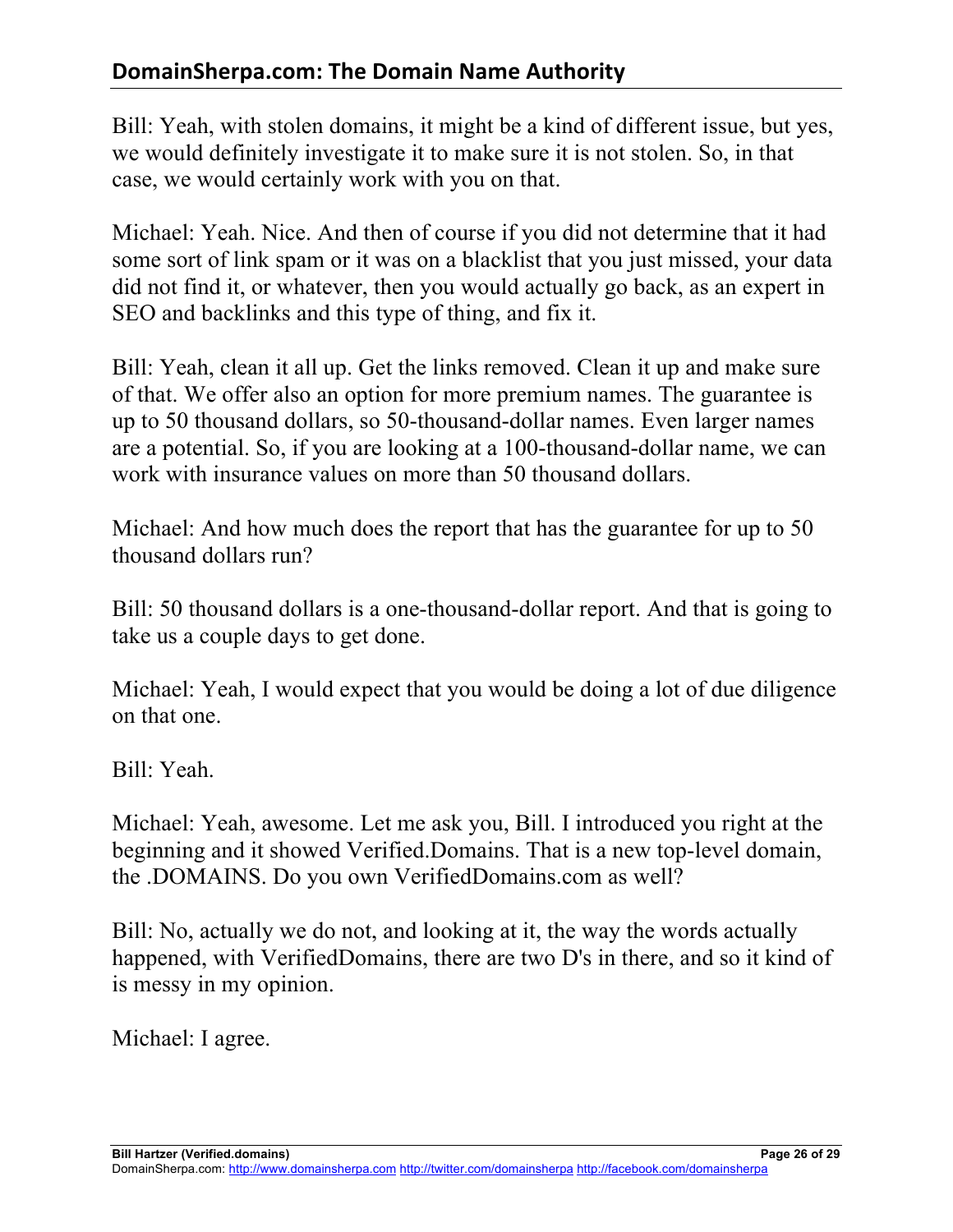# **DomainSherpa.com: The Domain Name Authority**

Bill: It could be misspelled. I think, personally, it is just cleaner. Verified.Domains. And I like the new TLDs, but it just made sense to split up that particular name in that case. I still am a fan of .COMs and if it was another name, then I might have gone with the .COM. But in this case, I wanted to split it up and I wanted to do it this way rather than using a hyphen in there.

Michael: Yeah, great point. We talked about your pricing for individual domains. Previously, in the show, you mentioned that you did an entire portfolio review of six hundred domains. Is that something that you do on a regular basis? Will you review an entire portfolio, and how does that pricing work for an entire portfolio?

Bill: Yeah, so that case, we actually made a deal where we went ahead and verified all the domains and told the domain owner okay, these are the names that we would not verify. It was about 20 or so domains, and that is a case where we have verified them and it is an agreement where, as the domain is sold and he gets his money, the domain investor, then he can go ahead and then pay us when the domain is sold.

Michael: Oh, interesting. So, you are basically doing on contingency for when the sale occurs.

Bill: Yes, and so the idea is to cover his costs. So, he has a domain. If ultimately it is one hundred dollars for that particular domain verification that we do, then basically it is a case where he would then probably just price his domain a couple hundred dollars more to recover that, to cover that cost, and there we go. I mean it is kind of that case.

Michael: Yeah, great idea, and it is a differentiator to say that the domain has been verified by a search engine expert and it has Verified.Domains seal of approval. Cool.

Bill: Yeah, same thing. We have partnered officially with Escrow.com, and so domains that go through Escrow.com are recommended that we verify those domains.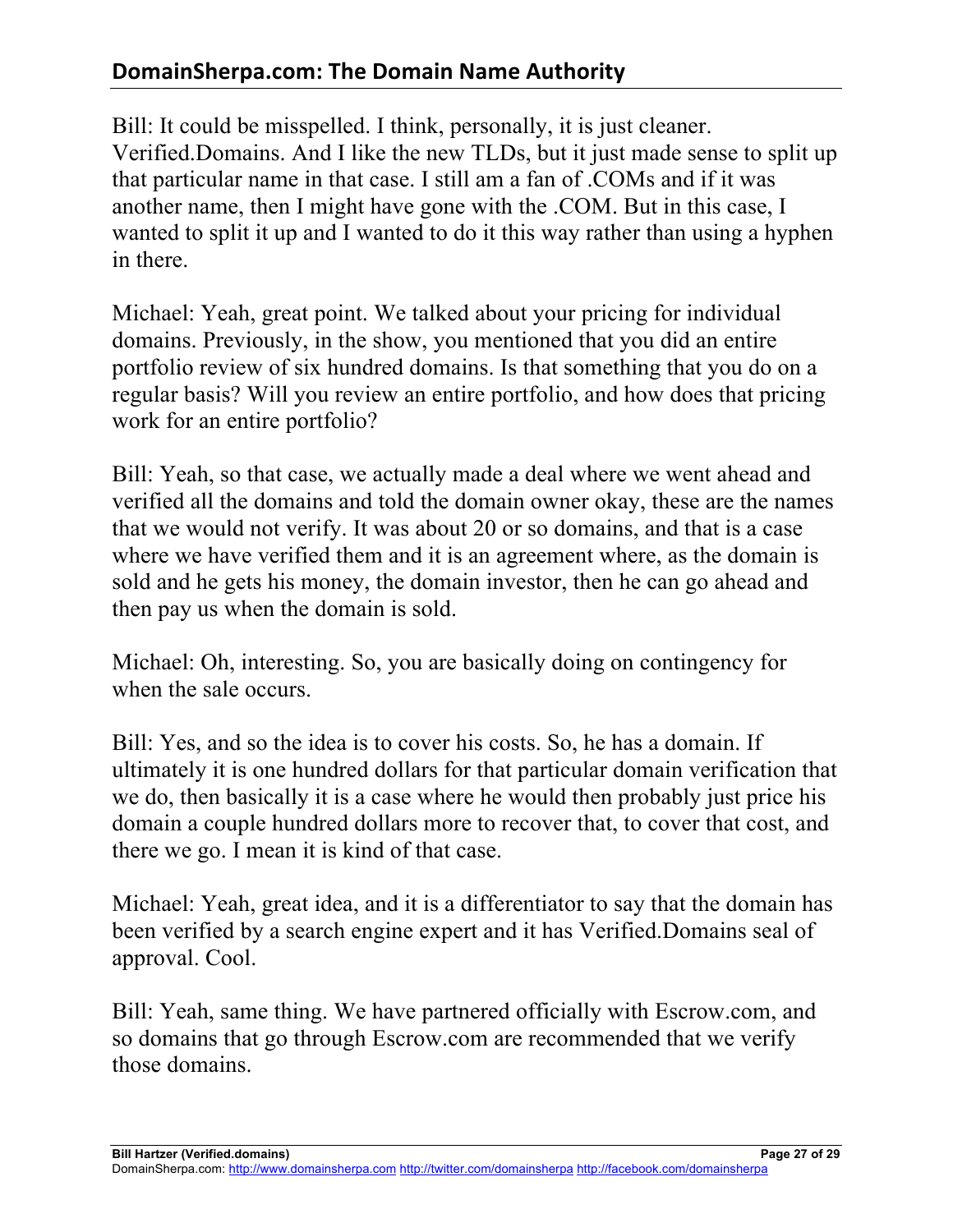Michael: Oh, I have not seen that. So, how does that work?

Bill: So, basically we have tested out a lot of domains that have gone through and basically they are just recommending that as you go through a sale that you get a domain verified.

Michael: Got you. All right.

Bill: They do work with a lot of other partners, like CARFAX and so forth with vehicles that go through Escrow.com, and so it was just natural for us to join and do a partnership there.

Michael: Definitely.

Bill: I have been talking also with several different domain auction platforms and ultimately I would like to get some domains pre-verified as well and working. So, I am in that partnership mode, especially with domain investors, with platforms, with parking companies, and so forth. So, definitely looking that way to make this work.

Michael: Excellent. And if somebody does want to get in touch with you, Bill, what is the best way for them to reach you?

Bill: Certainly they can put my name in Google and I will show up, or actually just through the website, Verified.Domains.

Michael: Okay, use the contact form on Verified.Domains.

Bill: Sure.

Michael: All right. If you have watched this show and you have questions for Bill that we did not go over, please post them in the comments below the video on DomainSherpa and I will ask Bill to come back and answer as many as he can. I encourage you to take a moment. Post a quick thank you to Bill if you found any benefit from this show, and I am not sure how you did not because I have been in the industry for over a decade and I learned some new things today from Bill going through this due diligence process. So, post a